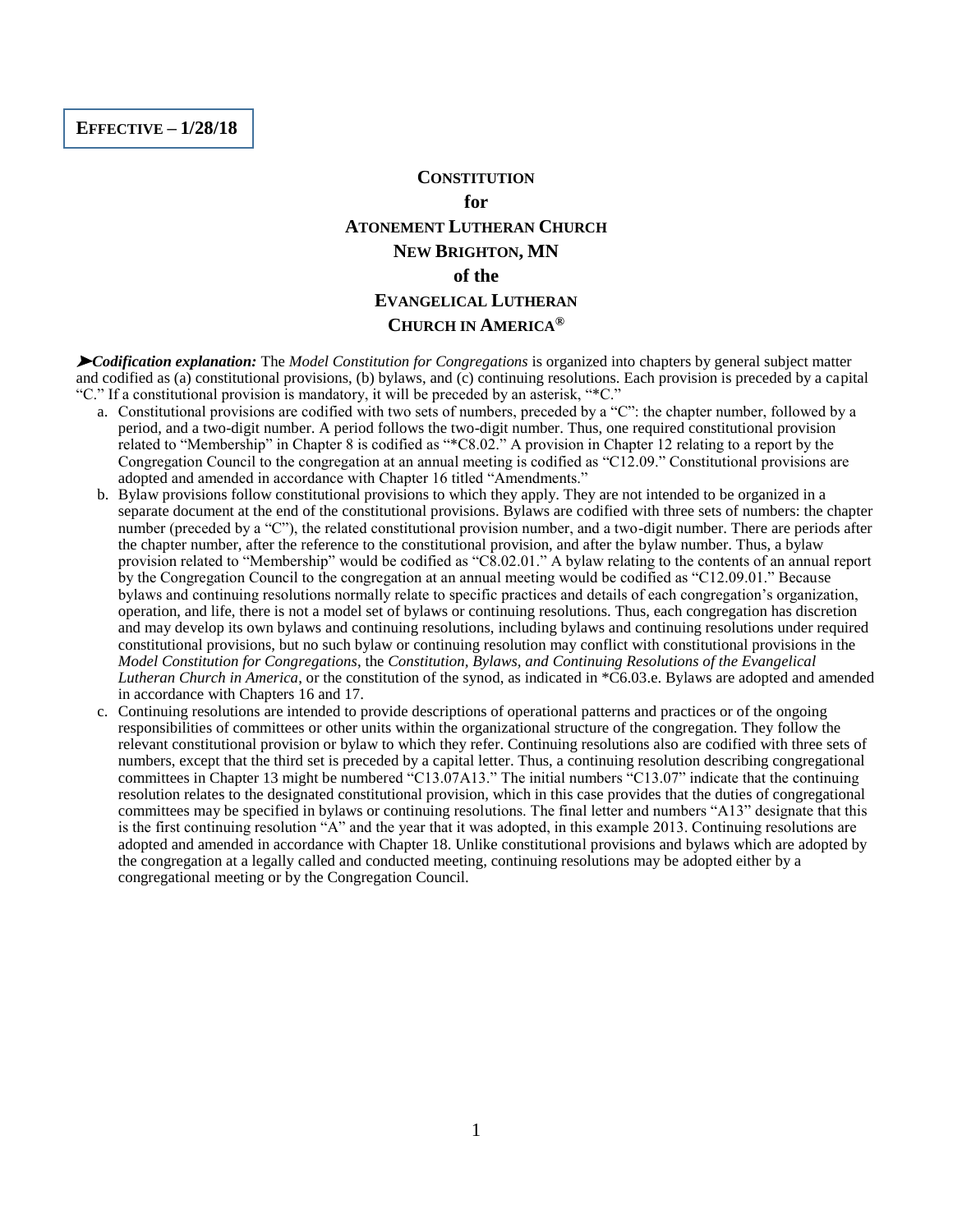#### **\*PREAMBLE**\*

We, baptized members of the Church of Christ, responding in faith to the call of the Holy Spirit through the Gospel, desiring to unite together to preach the Word, administer the sacraments, and carry out God's mission, do hereby adopt this constitution and solemnly pledge ourselves to be governed by its provisions. In the name of the Father and of the Son and of the Holy Spirit.

## **Chapter 1.**

## **NAME AND INCORPORATION**

- **C1.01.** The name of this congregation shall be ATONEMENT LUTHERAN CHURCH.
- **C1.02.** For the purpose of this constitution and the accompanying bylaws, the congregation of ATONEMENT LUTHERAN CHURCH is hereinafter designated as "this congregation."
- **C1.03.** This congregation shall be incorporated under the laws of the State of Minnesota.

## **Chapter 2.**

## **CONFESSION OF FAITH**

- **\*C2.01.** This congregation confesses the Triune God, Father, Son, and Holy Spirit.
- **\*C2.02.** This congregation confesses Jesus Christ as Lord and Savior and the Gospel as the power of God for the salvation of all who believe.
	- a. Jesus Christ is the Word of God incarnate, through whom everything was made and through whose life, death, and resurrection God fashions a new creation.
	- b. The proclamation of God's message to us as both Law and Gospel is the Word of God, revealing judgment and mercy through word and deed, beginning with the Word in creation, continuing in the history of Israel, and centering in all its fullness in the person and work of Jesus Christ.
	- c. The canonical Scriptures of the Old and New Testaments are the written Word of God. Inspired by God's Spirit speaking through their authors, they record and announce God's revelation centering in Jesus Christ. Through them God's Spirit speaks to us to create and sustain Christian faith and fellowship for service in the world.
- **\*C2.03.** This congregation accepts the canonical Scriptures of the Old and New Testaments as the inspired Word of God and the authoritative source and norm of its proclamation, faith, and life.
- **\*C2.04.** This congregation accepts the Apostles', Nicene, and Athanasian Creeds as true declarations of the faith of this congregation.
- **\*C2.05.** This congregation accepts the Unaltered Augsburg Confession as a true witness to the Gospel, acknowledging as one with it in faith and doctrine all churches that likewise accept the teachings of the Unaltered Augsburg Confession.
- **\*C2.06.** This congregation accepts the other confessional writings in the Book of Concord, namely, the Apology of the Augsburg Confession, the Smalcald Articles and the Treatise, the Small Catechism, the Large Catechism, and the Formula of Concord, as further valid interpretations of the faith of the Church.
- **\*C2.07.** This congregation confesses the Gospel, recorded in the Holy Scripture and confessed in the ecumenical creeds and Lutheran confessional writings, as the power of God to create and sustain the Church for God's mission in the world.

 $\overline{a}$ 

<sup>\*</sup> Required provision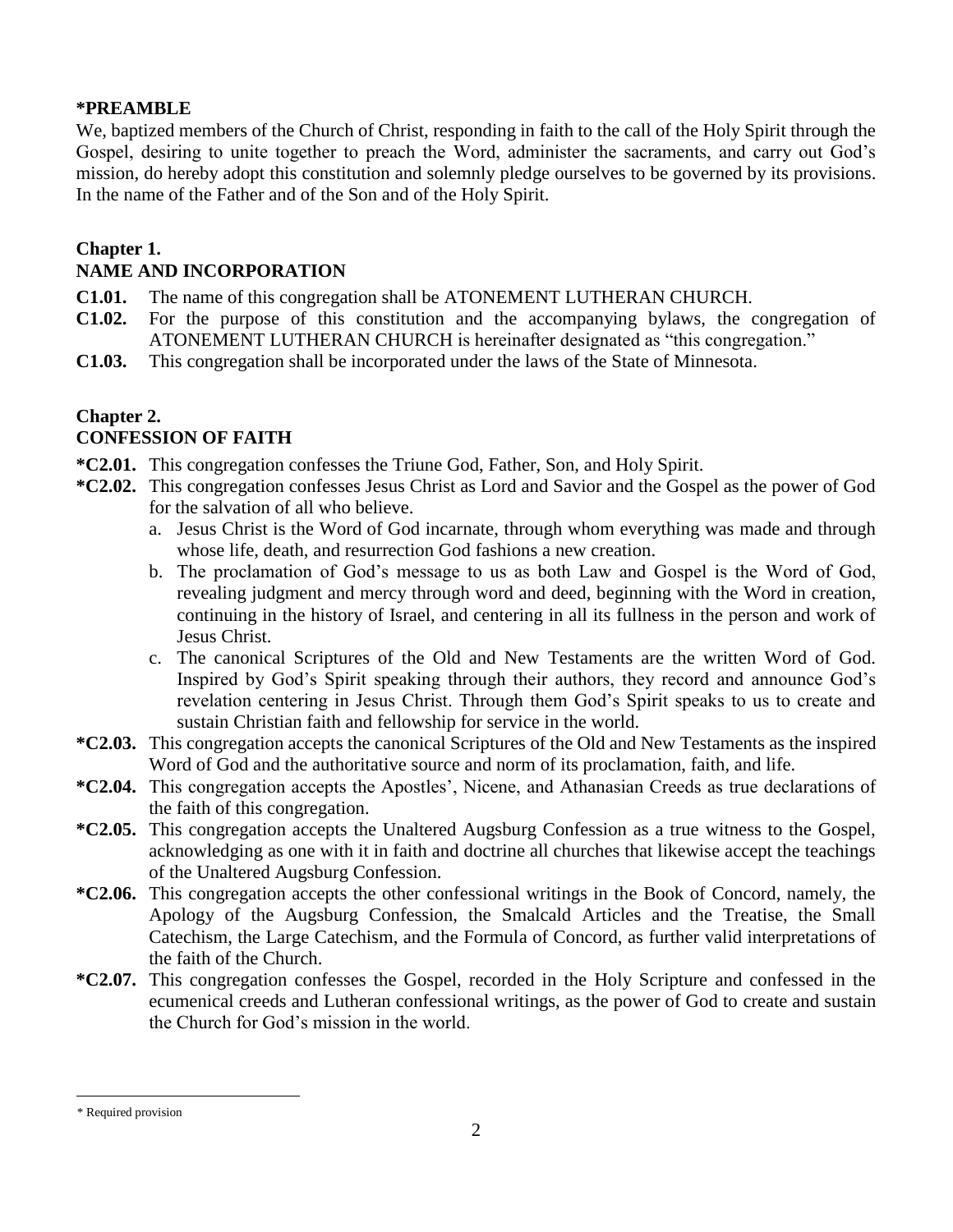## **Chapter 3. NATURE OF THE CHURCH**

- **\*C3.01.** All power in the Church belongs to our Lord Jesus Christ, its head. All actions of this congregation are to be carried out under his rule and authority.
- **\*C3.02.** This church confesses the one, holy, catholic, and apostolic Church and is resolved to serve Christian unity throughout the world.
- **\*C3.03.** The Church exists both as an inclusive fellowship and as local congregations gathered for worship and Christian service. Congregations find their fulfillment in the universal community of the Church, and the universal Church exists in and through congregations. The Evangelical Lutheran Church in America, therefore, derives its character and powers both from the sanction and representation of its congregations and from its inherent nature as an expression of the broader fellowship of the faithful. In length, it acknowledges itself to be in the historic continuity of the communion of saints; in breadth, it expresses the fellowship of believers and congregations in our day.
- **\*C3.04.** This church, inspired and led by the Holy Spirit, participates in The Lutheran World Federation as a global communion of churches, engaging in faithful witness to the gospel of Jesus Christ and in service for the sake of God's mission in the world.
- **\*C3.05.** The name Evangelical Lutheran Church in America (ELCA or "this church") as used herein refers in general references to this whole church, including its three expressions: congregations, synods, and the churchwide organization. The name Evangelical Lutheran Church in America is also the name of the corporation of the churchwide organization to which specific references may be made herein.

## **Chapter 4. STATEMENT OF PURPOSE**

- **\*C4.01.** The Church is a people created by God in Christ, empowered by the Holy Spirit, called and sent to bear witness to God's creative, redeeming, and sanctifying activity in the world.
- **\*C4.02.** To participate in God's mission, this congregation as a part of the Church shall:
	- a. Worship God in proclamation of the Word and administration of the sacraments and through lives of prayer, praise, thanksgiving, witness, and service.
	- b. Proclaim God's saving Gospel of justification by grace for Christ's sake through faith alone, according to the apostolic witness in the Holy Scripture, preserving and transmitting the Gospel faithfully to future generations.
	- c. Carry out Christ's Great Commission by reaching out to all people to bring them to faith in Christ and by doing all ministry with a global awareness consistent with the understanding of God as Creator, Redeemer, and Sanctifier of all.
	- d. Serve in response to God's love to meet human needs, caring for the sick and the aged, advocating dignity and justice for all people, working for peace and reconciliation among the nations, standing with the poor and powerless, and committing itself to their needs.
	- e. Nurture its members in the Word of God so as to grow in faith and hope and love, to see daily life as the primary setting for the exercise of their Christian calling, and to use the gifts of the Spirit for their life together and for their calling in the world.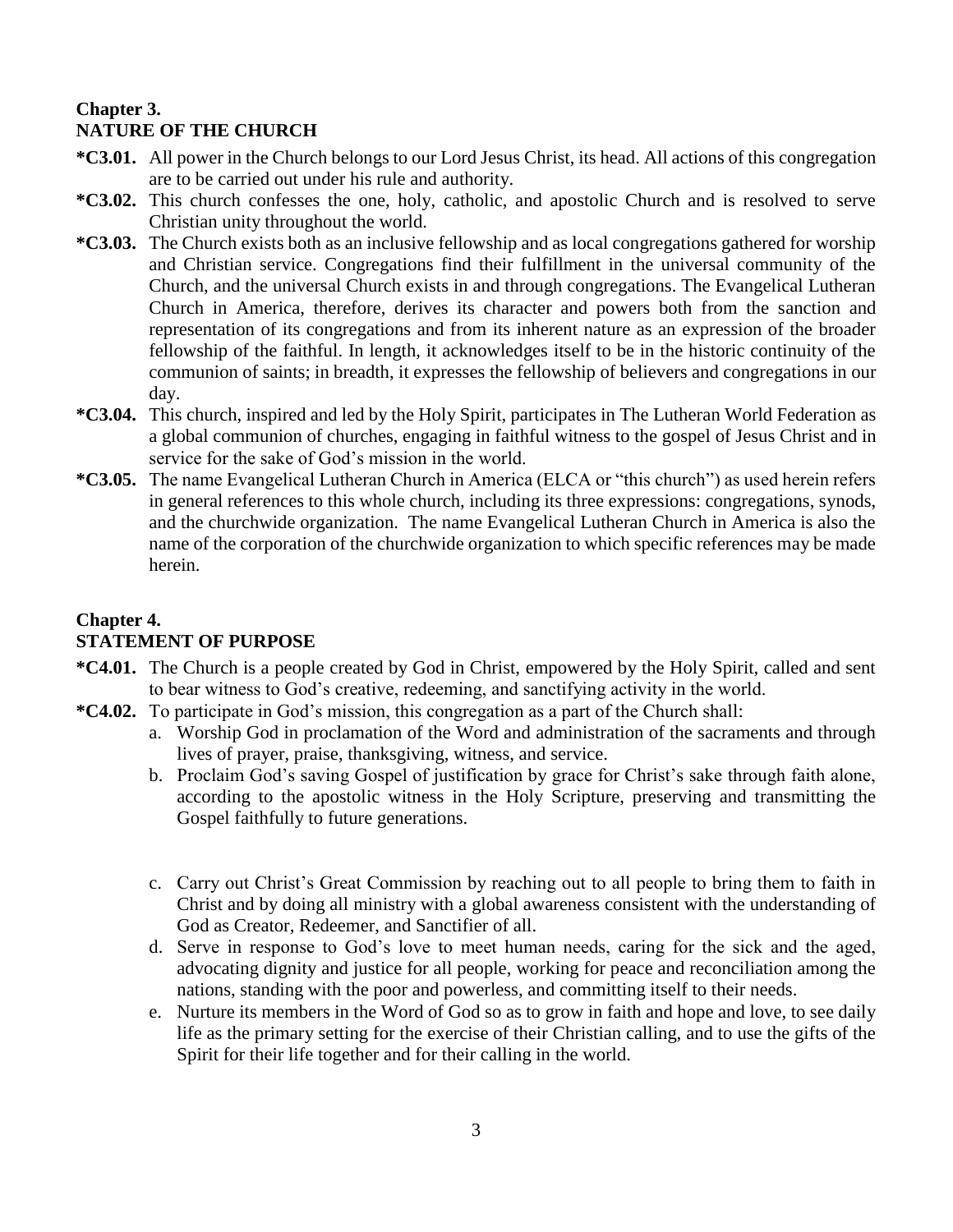- f. Manifest the unity given to the people of God by living together in the love of Christ and by joining with other Christians in prayer and action to express and preserve the unity which the Spirit gives.
- **\*C4.03.** To fulfill these purposes, this congregation shall:
	- a. Provide services of worship at which the Word of God is preached and the sacraments are administered.
	- b. Provide pastoral care and assist all members to participate in this ministry.
	- c. Challenge, equip, and support all members in carrying out their calling in their daily lives and in their congregation.
	- d. Teach the Word of God.
	- e. Witness to the reconciling Word of God in Christ, reaching out to all people.
	- f. Respond to human need, work for justice and peace, care for the sick and the suffering, and participate responsibly in society.
	- g. Motivate its members to provide financial support for the congregation's ministry and the ministry of other parts of the Evangelical Lutheran Church in America.
	- h. Foster and participate in interdependent relationships with other congregations, the synod, and the churchwide organization of the Evangelical Lutheran Church in America.
	- i. Foster and participate in ecumenical relationships consistent with churchwide policy.
- **\*C4.04.** This congregation shall develop an organizational structure to be described in the bylaws. The Congregation Council shall prepare descriptions of the responsibilities of each committee, task force, or other organizational group and shall review their actions. [Such descriptions shall be contained in continuing resolutions in the section on the Congregation Committees.]
- **\*C4.05.** This congregation shall, from time to time, adopt a mission statement which will provide specific direction for its programs.
- **\*C4.06.** References herein to the nature of the relationship between the three expressions of this church congregations, synods, and the churchwide organization—as being interdependent or as being in a partnership relationship describe the mutual responsibility of these expressions in God's mission and the fulfillment of the purposes of this church as described in this chapter, and do not imply or describe the creation of partnerships, co-ventures, agencies, or other legal relationships recognized in civil law.

# **Chapter 5.**

## **POWERS OF THE CONGREGATION**

- **\*C5.01.** The powers of this congregation are those necessary to fulfill its purpose.
- **\*C5.02.** The powers of this congregation are vested in the Congregation Meeting called and conducted as provided in this constitution and bylaws.
- **\*C5.03.** Only such authority as is delegated to the Congregation Council or other organizational units in this congregation's governing documents is recognized. All remaining authority is retained by the congregation. The congregation is authorized to:
	- a. call a pastor as provided in Chapter 9;
	- b. terminate the call of a pastor as provided in Chapter 9;
	- c. call a minister of Word and Service;
	- d. terminate the call of a minister of Word and Service in conformity with the constitution of the Evangelical Lutheran Church in America;
	- e. adopt amendments to the constitution, as provided in Chapter 16, amendments to the bylaws, as specified in Chapter 17, and continuing resolutions, as provided in Chapter 18;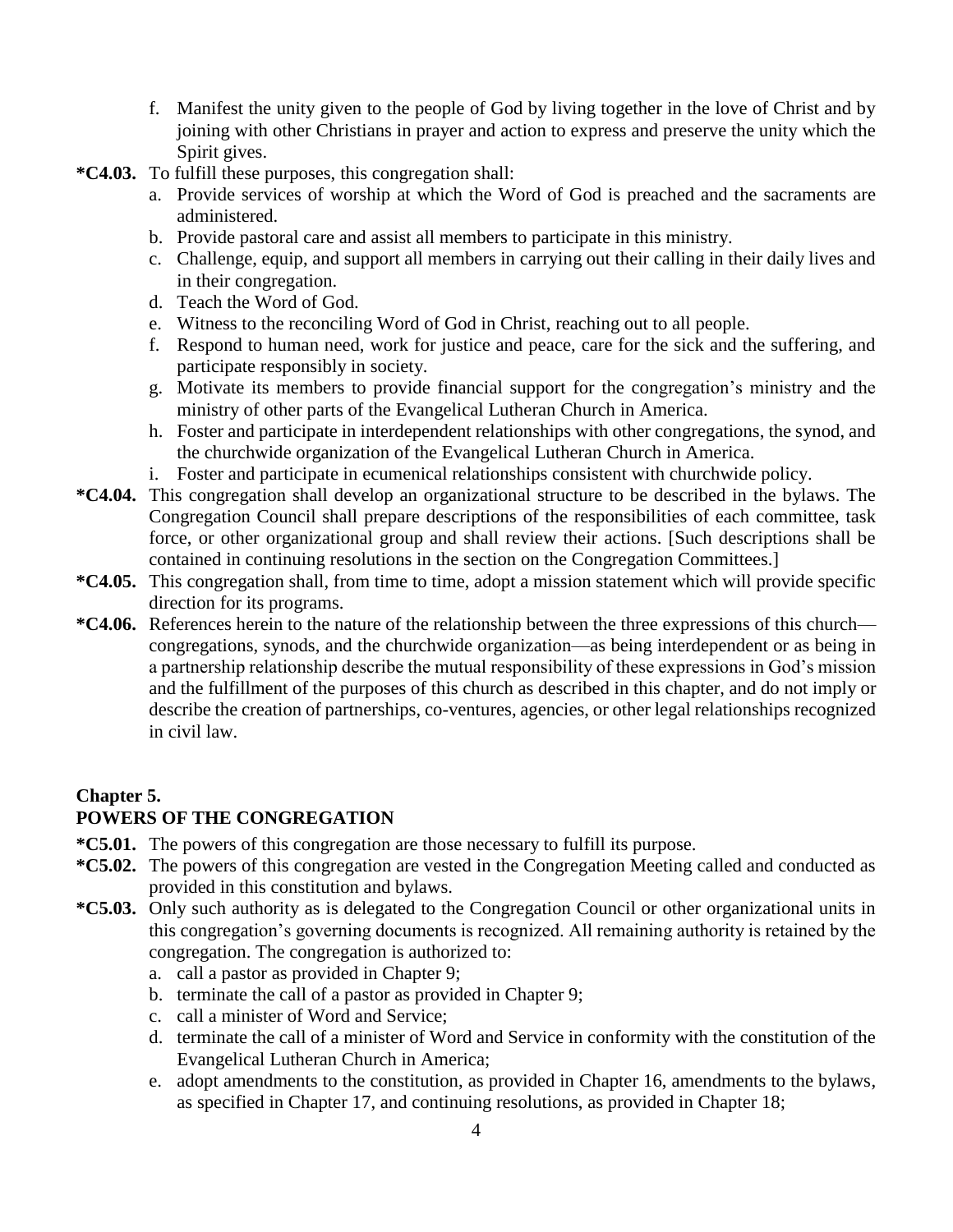- f. approve the annual budget;
- g. acquire real and personal property by gift, devise, purchase, or other lawful means;
- h. hold title to and use its property for any and all activities consistent with its purpose;
- i. sell, mortgage, lease, transfer, or otherwise dispose of its property by any lawful means;
- j. elect its Congregation Council and require them to carry out their duties in accordance with the constitution, bylaws and continuing resolutions; and
- k. terminate its relationship with the Evangelical Lutheran Church in America as provided in Chapter 6.
- **\*C5.04.** This congregation shall choose from among its voting members laypersons to serve as voting members of the Synod Assembly as well as persons to represent it at meetings of any conference, cluster, coalition, or other area subdivision of which it is a member. The number of persons to be elected by the congregation and other qualifications shall be as prescribed in guidelines established by Saint Paul Area Synod of the Evangelical Lutheran Church in America.

#### **Chapter 6. CHURCH AFFILIATION**

- **\*C6.01.** This congregation shall be an interdependent part of the Evangelical Lutheran Church in America or its successor, and of the Saint Paul Area Synod of the Evangelical Lutheran Church in America. This congregation is subject to the discipline of the Evangelical Lutheran Church in America.
- **\*C6.02.** This congregation accepts the Confession of Faith and agrees to the purposes of the Evangelical Lutheran Church in America and shall act in accordance with them.
- **\*C6.03.** This congregation acknowledges its relationship with the Evangelical Lutheran Church in America in which:
	- a. This congregation agrees to be responsible for its life as a Christian community.
	- b. This congregation pledges its financial support and participation in the life and mission of the Evangelical Lutheran Church in America.
	- c. This congregation agrees to call pastoral leadership from the roster of Ministers of Word and Sacrament of the Evangelical Lutheran Church in America in accordance with its call procedures except in special circumstances and with the approval of the bishop of the synod. These special circumstances are limited either to calling a candidate approved for the roster of Ministers of Word and Sacrament of the Evangelical Lutheran Church in America or to contracting for pastoral services with a minister of Word and Sacrament of a church body with which the Evangelical Lutheran Church in America officially has established a relationship of full communion.
	- d. This congregation agrees to consider ministers of Word and Service for call to other staff positions in the congregation according to the procedures of the Evangelical Lutheran Church in America.
	- e. This congregation agrees to file this constitution and any subsequent changes to this constitution with the synod for review to ascertain that all of its provisions are in agreement with the constitution and bylaws of the Evangelical Lutheran Church in America and with the constitution of the synod.
- **\*C6.04.** Affiliation with the Evangelical Lutheran Church in America may be terminated as follows:
	- a. This congregation takes action to dissolve.
	- b. This congregation ceases to exist.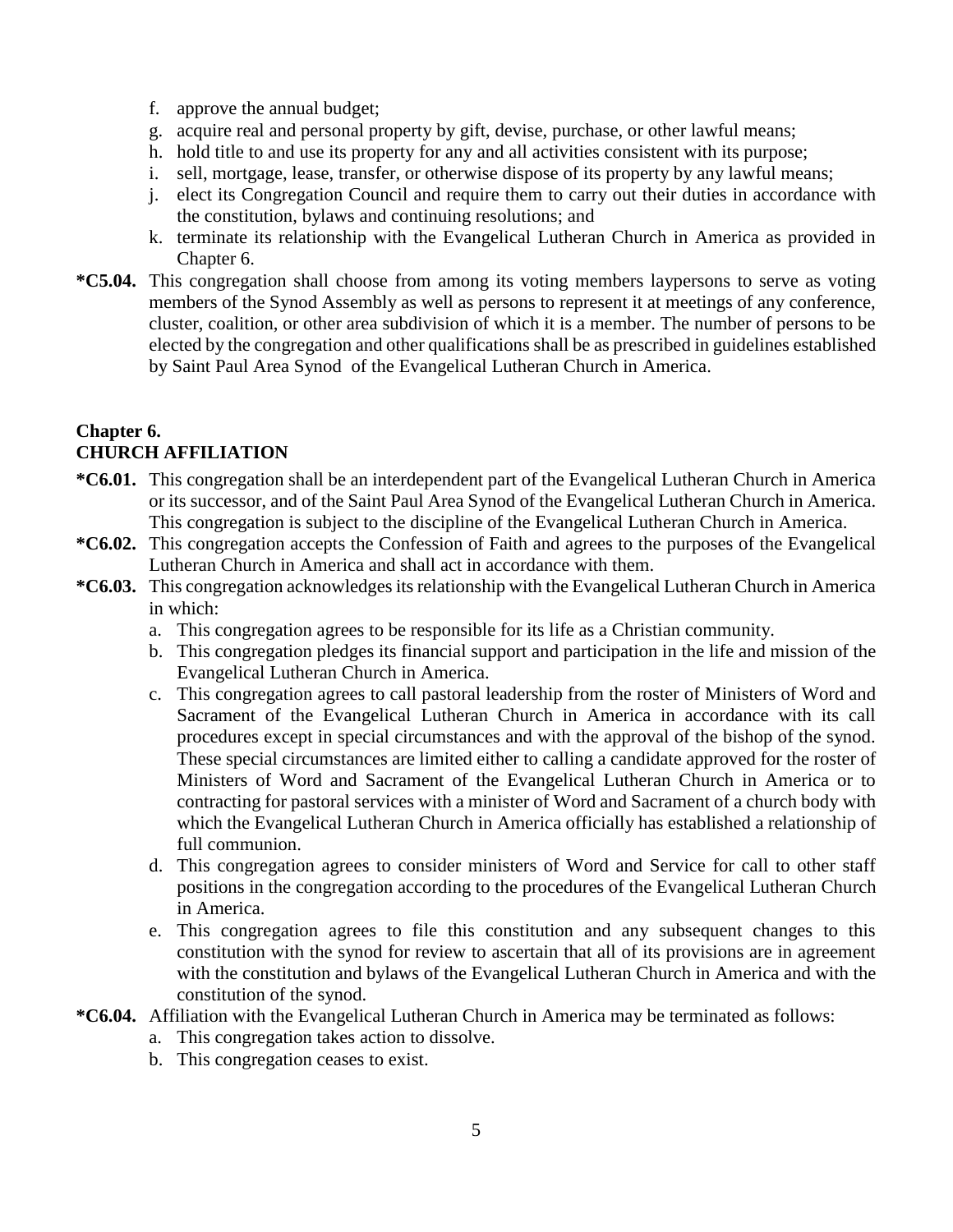- c. This congregation is removed from membership in the Evangelical Lutheran Church in America according to the procedures for discipline of the Evangelical Lutheran Church in America.
- d. This congregation follows the procedures outlined in \*C6.05.
- **\*C6.05.** This congregation may terminate its relationship with the Evangelical Lutheran Church in America by the following procedure:
	- a. A resolution indicating the intent to terminate its relationship must be adopted at a legally called and conducted special meeting of the congregation by a two-thirds vote of the voting members present. Such meeting may be held no sooner than 30 days after written notice of the meeting is received by the bishop of the synod, during which time the congregation shall consult with the bishop and the bishop's designees, if any. The times and manner of the consultation shall be determined by the bishop in consultation with the Congregation Council. Unless he or she is a voting member of the congregation, the bishop and the bishop's designees, if any, shall have voice but not vote at the meeting.
	- b. The secretary of the congregation shall submit a copy of the resolution to the bishop, attesting that the special meeting was legally called and conducted and certifying the outcome of the vote, and shall mail a copy of the resolution to voting members of the congregation. This notice shall be submitted within 10 days after the resolution has been adopted.
	- c. The bishop of the synod and the congregation shall continue in consultation, as specified in paragraph a. above, during a period of at least 90 days after receipt by the synod of the notice as specified in paragraph b. above.
	- d. If the congregation, after such consultation, still seeks to terminate its relationship, such action may be taken at a legally called and conducted special meeting by a two-thirds vote of the voting members present. Notice of the meeting shall be mailed to all voting members and to the bishop at least 10 days in advance of the meeting. Unless he or she is a voting member of the congregation, the bishop and the bishop's designees, if any, shall have voice but not vote at the meeting.
	- e. A copy of the resolution, attesting that the special meeting was legally called and conducted and certifying the outcome of the vote, shall be sent to the bishop within 10 days after the resolution has been adopted, at which time the relationship between the congregation and this church shall be terminated subject to paragraphs g., h., and i. below. Unless this notification to the bishop also certifies that the congregation has voted by a two-thirds vote to affiliate with another Lutheran denomination, the congregation will be conclusively presumed to be an independent or non-Lutheran church.
	- f. Notice of termination shall be forwarded by the bishop to the secretary of the ELCA, who shall report the termination to the Churchwide Assembly.
	- g. This congregation shall abide by these covenants by and among the three expressions of this church:
		- 1) Congregations seeking to terminate their relationship with this church which fail or refuse to comply with each of the foregoing provisions in \*C6.05. shall be required to receive Synod Council approval before terminating their membership in this church.
		- 2) Congregations which had been members of the Lutheran Church in America shall be required, in addition to complying with the foregoing provisions in \*C6.05., to receive synodical approval before terminating their membership in this church.
		- 3) Congregations established by the Evangelical Lutheran Church in America shall be required, in addition to complying with the foregoing provisions in \*C6.05., to satisfy all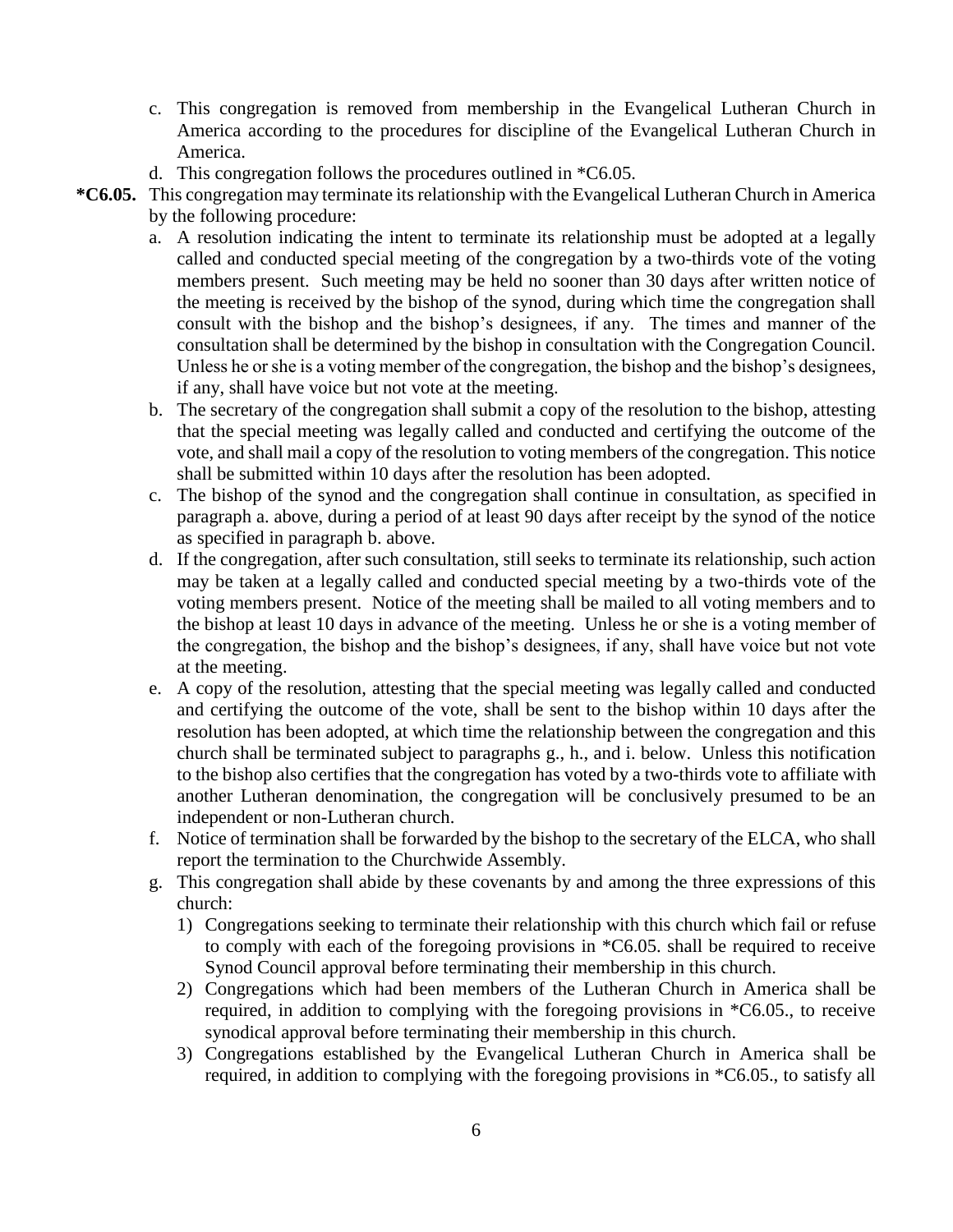financial obligations to this church and receive Synod Council approval before terminating their membership in this church.

- h. If this congregation fails to achieve the required two-thirds vote of voting members present at the congregation's first meeting as specified in paragraph a. above, another special meeting to consider termination of relationship with this church may be called no sooner than six months after that first meeting. If this congregation fails to achieve the required two-thirds vote of voting members present at the congregation's second meeting as specified in paragraph d. above, another attempt to consider termination of relationship with this church must follow all requirements of \*C6.05. and may begin no sooner than six months after that second meeting.
- **\*C6.06.** If this congregation considers relocation, it shall confer with the bishop of the synod in which it is territorially located and the appropriate unit of the churchwide organization before any steps are taken leading to such action. The approval of the Synod Council shall be received before any such action is effected.
- **\*C6.07.** If this congregation considers developing an additional site to be used regularly for worship, it shall confer with the bishop of the synod in which it is territorially located and the appropriate unit of the churchwide organization before any steps are taken leading to such action.

#### **Chapter 7. PROPERTY OWNERSHIP**

- **\*C7.01.** If this congregation ceases to exist, title to undisposed property shall pass to the St. Paul Area Synod of the Evangelical Lutheran Church in America.
- **\*C7.02.** If this congregation is removed from membership in the Evangelical Lutheran Church in America according to its procedure for discipline, title to property shall continue to reside in this congregation.
- **\*C7.03.** If two-thirds of the voting members of this congregation present at a legally called and conducted special meeting of this congregation vote to transfer to another Lutheran church body, title to property shall continue to reside in this congregation, provided the process for termination of relationship in \*C6.05. has been followed. Before this congregation takes action to transfer to another Lutheran church body, it shall consult with representatives of the St. Paul Area Synod.
- **\*C7.04.** If two-thirds of the voting members of this congregation present at a legally called and conducted special meeting of this congregation vote to become independent or relate to a non-Lutheran church body and have followed the process for termination of relationship in \*C6.05., title to property of this congregation shall continue to reside in this congregation only with the consent of the Synod Council. The Synod Council, after consultation with this congregation by the established synodical process, may give approval to the request to become independent or to relate to a non-Lutheran church body, in which case title shall remain with the majority of this congregation. If the Synod Council fails to give such approval, title shall remain with those members who desire to continue as a congregation of the Evangelical Lutheran Church in America.
- **C7.05.** Notwithstanding the provisions of \*C7.02. and \*C7.03. above, where this congregation has received property from the synod pursuant to a deed or other instrument containing restrictions under provision 9.71.a. of the *Constitution, Bylaws, and Continuing Resolutions of the Evangelical Lutheran Church in America*, this congregation accepts such restrictions and:
	- a. Shall not transfer, encumber, mortgage, or in any way burden or impair any right, title, or interest in the property without prior approval of the Synod Council.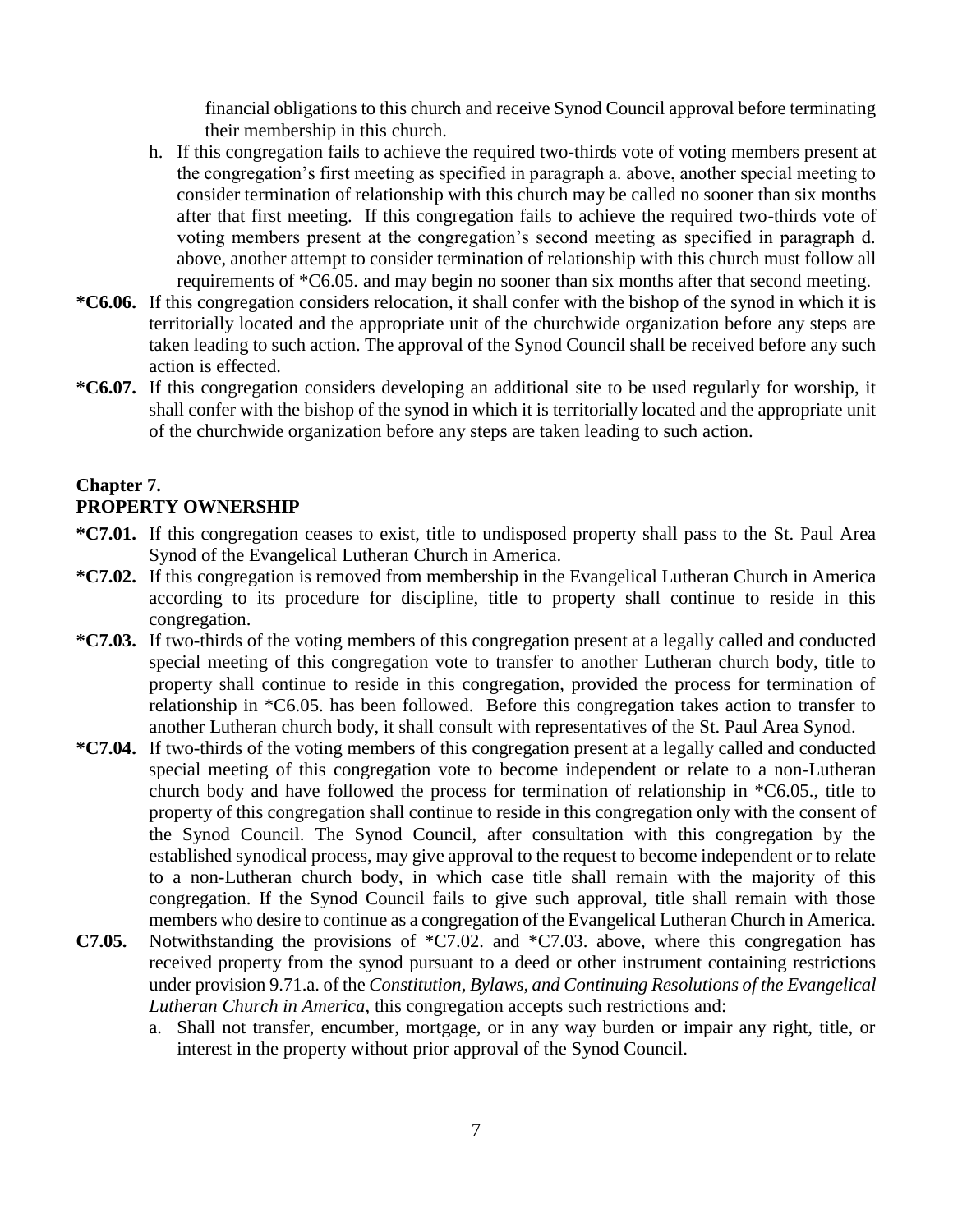b. Shall—upon written demand by the Synod Council, pursuant to †S13.23. of the constitution of the St. Paul Area Synod reconvey and transfer all right, title, and interest in the property to the synod.

#### **Chapter 8. MEMBERSHIP**

- **\*C8.01.** Members of this congregation shall be those baptized persons on the roll of this congregation at the time that this constitution is adopted and those who are admitted thereafter and who have declared and maintain their membership in accordance with the provisions of this constitution and its bylaws.
- **C8.01.02** Children, neither of whose parents or guardians are members of this congregation, shall upon Christian baptism duly recorded as a ministerial act performed under the auspices of this congregation, be received as baptized members of this congregation unless there is understanding that, for good reason, they will be enrolled as baptized members of another congregation, in which case notice of the baptism shall be sent to the congregation in which the child is to be enrolled as a baptized member.
- **C8.01.03** Children baptized in other congregations shall be received as baptized members of this congregation upon admission of one or both parents or guardians to membership, or by consent of one or both parents or guardians, or by action of the Congregation Council.
- **\*C8.02.** Members shall be classified as follows:
	- a. *Baptized* members are those persons who have been received by the Sacrament of Holy Baptism in this congregation, or, having been previously baptized in the name of the Triune God, have been received by certificate of transfer from other Lutheran congregations or by affirmation of faith.
	- b. *Confirmed* members are baptized persons who have been confirmed in this congregation, those who have been received by adult baptism or by transfer as confirmed members from other Lutheran congregations, or baptized persons received by affirmation of faith.
	- c. *Voting* members are confirmed members. Such confirmed members, during the current or preceding calendar year, shall have communed in this congregation and shall have made a contribution of record to this congregation. Members of this congregation who have satisfied these basic standards shall have the privilege of voice and vote at every regular and special meeting of the congregation as well as the other rights and privileges ascribed to voting members by the provisions of this constitution and its bylaws.
	- d. *Associate* members are persons holding membership in other Christian congregations who wish to retain such membership but desire to participate in the life and mission of this congregation. These individuals have all the privileges and duties of membership except voting rights or other rights and privileges ascribed to voting members by the provisions of this constitution and its bylaws.
	- e. *Seasonal* members are voting members of other ELCA congregations who wish to retain such membership but desire to participate in the life and mission of this congregation, including exercising limited voting rights in this congregation. The Congregation Council may grant seasonal membership to such persons provided that this congregation is a member of a synod where the Synod Council has approved seasonal member voting on its territory. Such seasonal members shall have all the privileges and duties of voting members except that: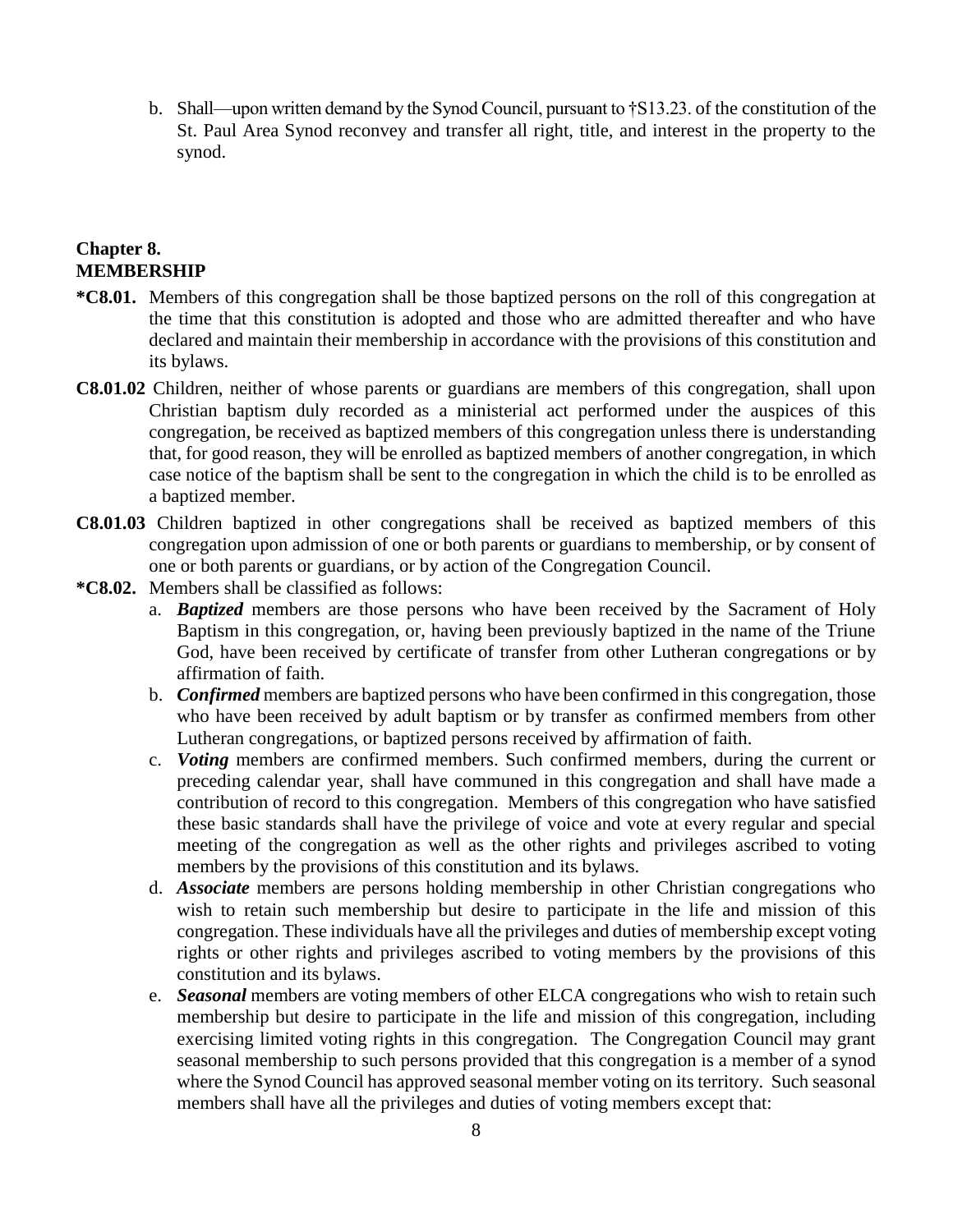- 1) they shall not be eligible for elected office in, or for membership on the Congregation Council or on a call committee of, this congregation;
- 2) they shall not have the right to vote on any matter concerning or affecting the call or termination of call of any minister of this congregation;
- 3) they shall not have the right to vote on any matter concerning or affecting the affiliation of this congregation with the ELCA;
- 4) they shall not be eligible to serve as voting members from this congregation of the Synod Assembly or the Churchwide Assembly;
- 5) they shall not, even if otherwise permitted by this congregation, vote by proxy or by absentee ballot; and
- 6) they shall not, within any two calendar month period, exercise voting rights in this congregation and in the congregation where they remain voting members.
- **C8.02A17** Unbaptized adults who have received instruction and have given evidence of having an adequate understanding and acceptance of the teachings of the Word of God as confessed by the Lutheran Church, shall upon confession of faith and Christian baptism duly recorded as a ministerial act performed under the auspices of this congregation, be received as baptized members of this congregation.
- **C8.02B17** However, adults received as baptized members according to the provisions of C8.02A01 shall be recognized as confirmed members, whether or not, at the discretion of the pastor, they have participated in the affirmation of baptism
- **\*C8.03.** All applications for confirmed membership shall be submitted to and shall require the approval of the Congregation Council.
- **\*C8.04.** It shall be the privilege and duty of members of this congregation to:
	- a. make regular use of the means of grace, both Word and sacraments;
	- b. live a Christian life in accordance with the Word of God and the teachings of the Lutheran church; and
	- c. support the work of this congregation, the synod, and the churchwide organization of the Evangelical Lutheran Church in America through contributions of their time, abilities, and financial support as biblical stewards.
- **C8.04.01** Communion Participation

1. Participants in Holy Communion shall be confirmed members of this or other Lutheran congregations, or meet the requirements of the pre-communion study program, or by the approval of the Pastor. Worthy participation requires sincere repentance, faith in Jesus Christ as Savior, and an earnest desire to amend one's sinful life, as well as acceptance of the Scriptural teaching regarding the Real Presence of Christ with His Body and Blood in the Sacrament. Registration forms or oral announcements shall be so devised as to make prospective participants aware of these requirements.

2. Holy Communion is a rich and regular ritual at Atonement. Participation is a privilege that we graciously receive as a gift of love and forgiveness directly from Christ.

- **\*C8.05.** Membership in this congregation shall be terminated by any of the following:
	- a. death;
	- b. resignation;
	- c. transfer or release;
	- d. disciplinary action in accordance with ELCA constitutional provision 20.41. and the accompanying bylaws; or
	- e. removal from the roll due to inactivity in accordance with the provisions of this constitution and its bylaws.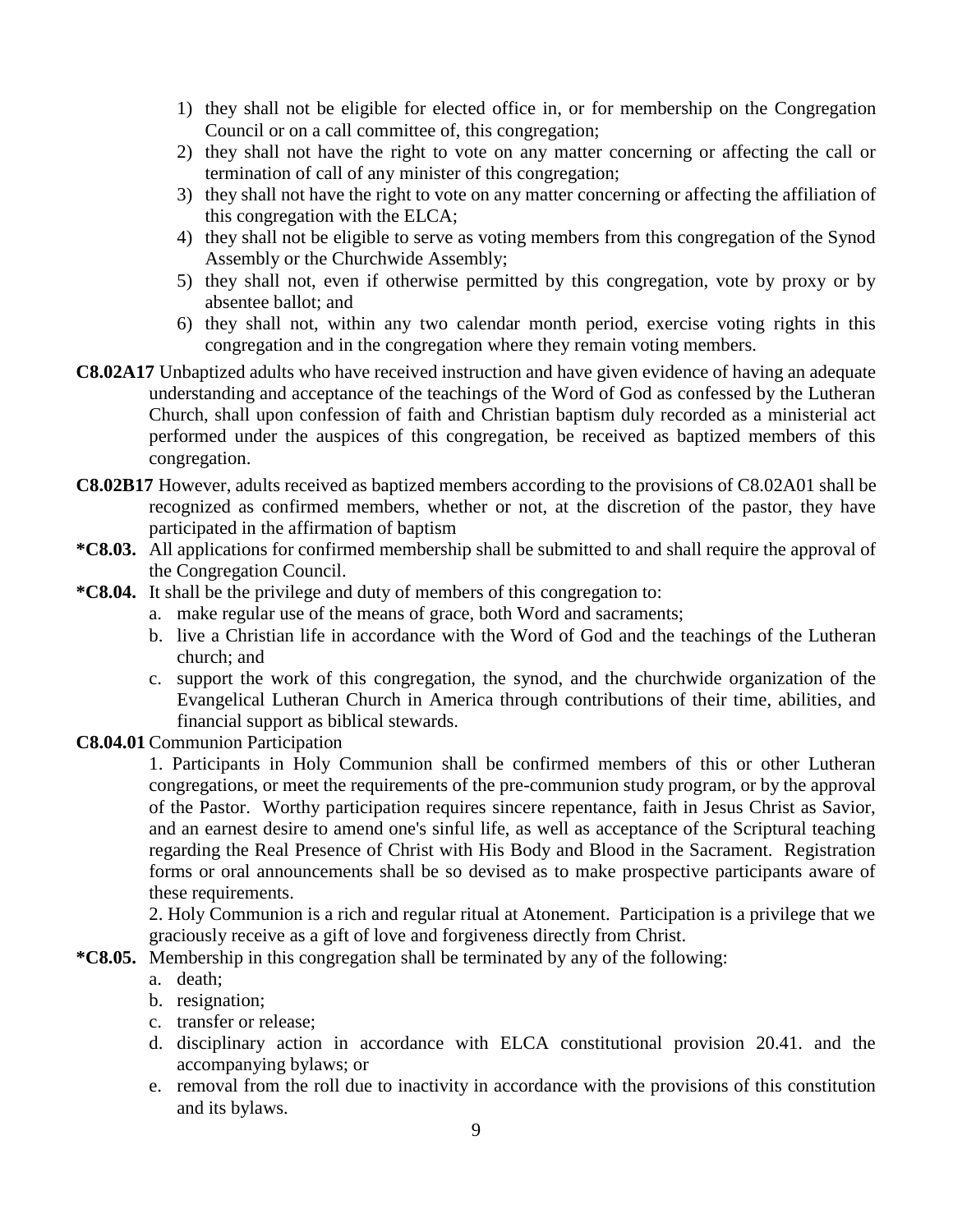Such persons who have been removed from the roll of members shall remain persons for whom the Church has a continuing pastoral concern.

- **C8.05.01** Members who move away shall be encouraged to transfer their membership. A confirmed member in good standing desiring to change his membership to another Lutheran congregation shall, upon request, receive a letter of transfer.
- **C8.05.02** At the beginning of each year the Stewardship and Finance committees shall jointly review the status of all members with respect to participation in the Christian education program, participation in worship and Sacrament, and contributions of record. Those members who have not participated in the Christian education program, in worship and Sacrament, or do not have contributions of record during the preceding year will be recommended for a care plan for each such members. Each such member shall be encouraged to resume their participation in the life of this or another congregation. If after personal consultation with each such member, it is mutually decided that this member no longer desires membership, he shall be dropped from the rolls.
- **C8.05.03** Children, neither of whose parents or guardians are active members of the congregation, shall be dropped from the baptized membership roll if they fail to participate in the Christian education program of the congregation
- **C8.05.04** Members who have been excommunicated or dismissed, or who have resigned, and members who have transferred to other Lutheran congregations, or who are definitely known to have become members of another congregation without transfer, have thereby terminated their membership in the congregation and have surrendered all membership rights.

## **Chapter 9. ROSTERED MINISTER**

- **\*C9.01.** Authority to call a pastor shall be in this congregation by at least a two-thirds vote of voting members present and voting at a meeting legally called for that purpose. Before a call is issued, the officers, or a committee elected by this congregation to recommend the call, shall seek the advice and help of the bishop of the synod.
- **C9.01.01** Clergy qualified according to this constitution may occasionally perform pastoral functions in this congregation with the approval of the Congregation Council and its pastor, or, in case of a vacancy in the pastorate, with the approval of the Congregation Council.
- **\*C9.02.** Only a member of the roster of Ministers of Word and Sacrament of the Evangelical Lutheran Church in America or a candidate for the roster of Ministers of Word and Sacrament who has been recommended for the congregation by the synodical bishop may be called as a pastor of this congregation.
- **\*C9.03.** Consistent with the faith and practice of the Evangelical Lutheran Church in America,
	- a. Every minister of Word and Sacrament shall:
		- 1) preach the Word;
		- 2) administer the sacraments;
		- 3) conduct public worship;
		- 4) provide pastoral care;
		- 5) seek out and encourage qualified persons to prepare for the ministry of the Gospel;
		- 6) impart knowledge of this church and its wider ministry through distribution of its communications and publications;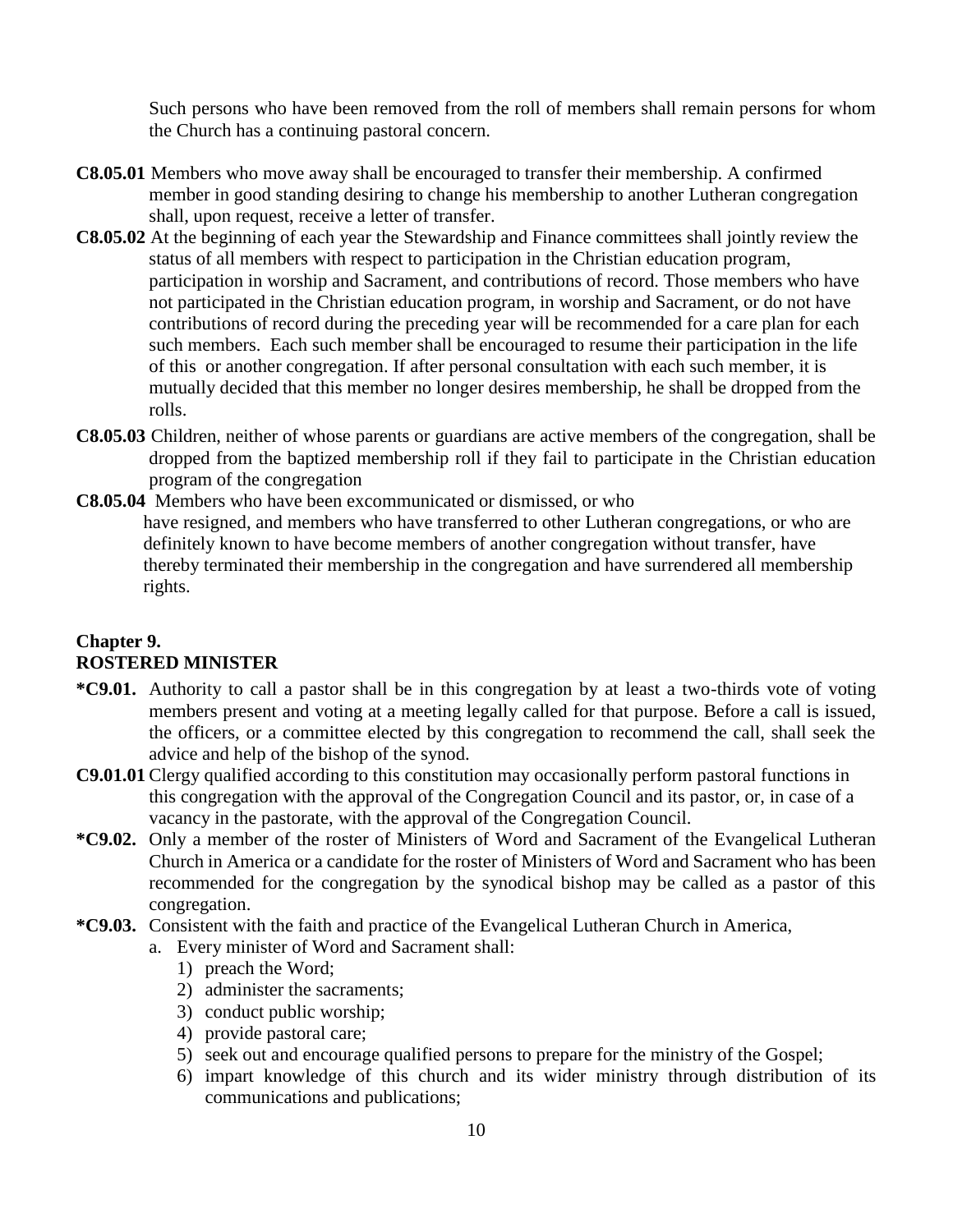- 7) witness to the Kingdom of God in the community, in the nation, and abroad; and
- 8) speak publicly to the world in solidarity with the poor and oppressed, calling for justice and proclaiming God's love for the world.
- b. Each pastor with a congregational call shall, within the congregation:
	- 1) offer instruction, confirm, marry, visit the sick and distressed, and bury the dead;
	- 2) relate to all schools and organizations of this congregation;
	- 3) install regularly elected members of the Congregation Council;
	- 4) with the council, administer discipline; and
	- 5) endeavor to increase the support given by the congregation to the work of the ELCA churchwide organization and of the St. Paul Area Synod of the ELCA.
- **\*C9.04.** The specific duties of the pastor, compensation, and other matters pertaining to the service of the pastor shall be included in a letter of call, which shall be attested by the bishop of the synod.
- **\*C9.05.** The provisions for termination of the mutual relationship between a minister of Word and Sacrament and this congregation shall be as follows:
	- a. The call of this congregation, when accepted by a pastor, shall constitute a continuing mutual relationship and commitment, which shall be terminated only by death or, following consultation with the synodical bishop, for the following reasons:
		- 1) mutual agreement to terminate the call or the completion of a call for a specific term;
		- 2) resignation of the pastor, which shall become effective, unless otherwise agreed, no later than 30 days after the date on which it was submitted;
		- 3) inability to conduct the pastoral office effectively in the congregation in view of local conditions;
		- 4) physical disability or mental incapacity of the pastor;
		- 5) suspension of the pastor through discipline for more than three months;
		- 6) resignation or removal of the pastor from the roster of Ministers of Word and Sacrament of this church;
		- 7) termination of the relationship between this church and the congregation;
		- 8) dissolution of the congregation or the termination of a parish arrangement; or
		- 9) suspension of the congregation through discipline for more than six months.
	- b. When allegations of physical disability or mental incapacity of the pastor under paragraph a.4) above, or ineffective conduct of the pastoral office under paragraph a.3) above, have come to the attention of the bishop of this synod,
		- 1) the bishop in his or her sole discretion may investigate such conditions personally together with a committee of two rostered ministers and one layperson, or
		- 2) when such allegations have been brought to the synod's attention by an official recital of allegations by the Congregation Council or by a petition signed by at least one-third of the voting members of the congregation, the bishop personally shall investigate such conditions together with a committee of two rostered ministers and one layperson.
	- c. In case of alleged physical disability or mental incapacity under paragraph a.4) above, the bishop's committee shall obtain and document competent medical opinion concerning the pastor's condition. When a disability or incapacity is evident to the committee, the bishop of this synod may declare the pastorate vacant. When the pastorate is declared vacant, the Synod Council shall list the pastor on the roster of Ministers of Word and Sacrament as disabled. Upon removal of the disability and the restoration of the pastor to health, the bishop shall take steps to enable the pastor to resume the ministry, either in the congregation last served or in another appropriate call.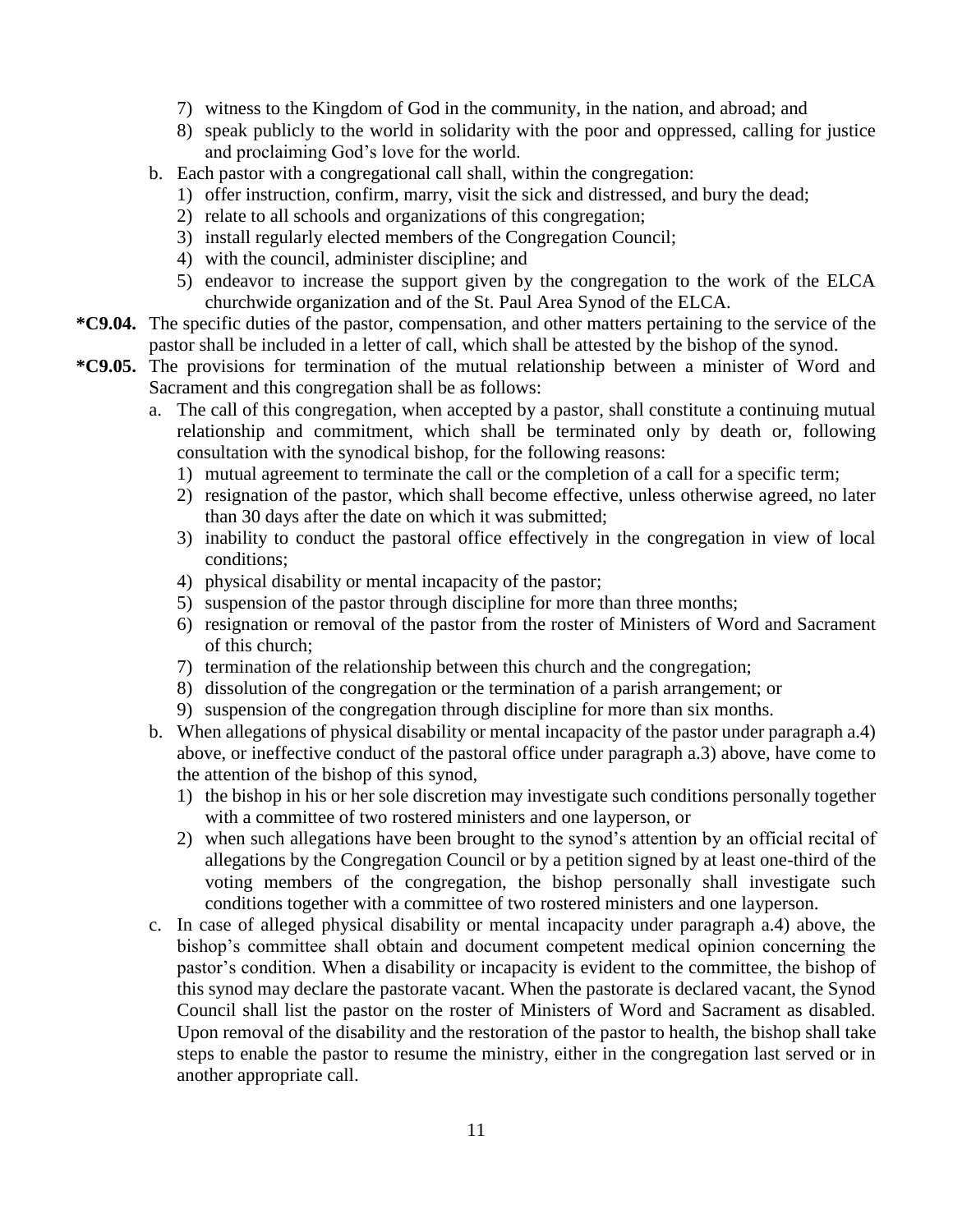- d. In the case of alleged local difficulties that imperil the effective functioning of the congregation under paragraph a.3) above, the bishop's committee shall endeavor to hear from all concerned persons, after which the bishop together with the committee shall present their recommendations first to the pastor and then to the congregation. The recommendations of the bishop's committee must address whether the pastor's call should come to an end and, if so, may suggest appropriate severance arrangements. The committee may also propose other actions that should be undertaken by the congregation and by the pastor, if appropriate. If the pastor and congregation agree to carry out such recommendations, no further action need be taken by the synod.
- e. If either party fails to assent to the recommendations of the bishop's committee concerning the pastor's call, the congregation may dismiss the pastor only at a legally called meeting after consultation with the bishop, either (a) by a two-thirds vote of the voting members present and voting where the bishop and the committee did not recommend termination of the call, or (b) by a majority vote of the voting members present and voting where the bishop and the committee recommended termination of the call.
- f. If, in the course of proceedings described in paragraph c. or paragraph d. above, the bishop's committee concludes that there may be grounds for discipline, the committee shall make recommendations concerning disciplinary action in accordance with the provisions of this church's constitution, bylaws, and continuing resolutions.
- **\*C9.06.** At a time of pastoral vacancy, an interim pastor shall be appointed by the bishop of the synod with the consent of this congregation or the Congregation Council.
- **\*C9.07.** During the period of service, an interim pastor shall have the rights and duties in the congregation of a regularly called pastor and may delegate the same in part to a supply pastor with the consent of the bishop of the synod and this congregation or Congregation Council. The interim pastor and any rostered minister providing assistance shall refrain from exerting influence in the selection of a pastor. Unless previously agreed upon by the Synod Council, an interim pastor is not available for a regular call to the congregation served.
- **\*C9.08.** This congregation shall make satisfactory settlement of all financial obligations to a former pastor before calling a successor. A pastor shall make satisfactory settlement of all financial obligations to this congregation before beginning service in a call to another congregation or employment in another ministry setting related to the Evangelical Lutheran Church in America.
- **\*C9.09.** When a pastor is called to serve in company with another pastor or pastors, the privileges and responsibilities of each pastor shall be specified in documents to accompany the call and to be drafted in consultation involving the pastors, the Congregation Council, and the bishop of the synod. As occasion requires, the documents may be revised through a similar consultation.
- **\*C9.11.** With the approval of the bishop of the synod, the congregation may depart from \*C9.05.a. and call a pastor for a specific term. Details of such calls shall be in writing setting forth the purpose and conditions involved. Prior to the completion of a term, the bishop or a designated representative of the bishop shall meet with the pastor and representatives of the congregation for a review of the call. Such a call may also be terminated before its expiration in accordance with the provisions of \*C9.05.a.
- **\*C9.12.** The pastor of this congregation:
	- a. shall keep accurate parochial records of all baptisms, confirmations, marriages, burials, communicants, members received, members dismissed, or members excluded from the congregation;
	- b. shall submit a summary of such statistics annually to the synod; and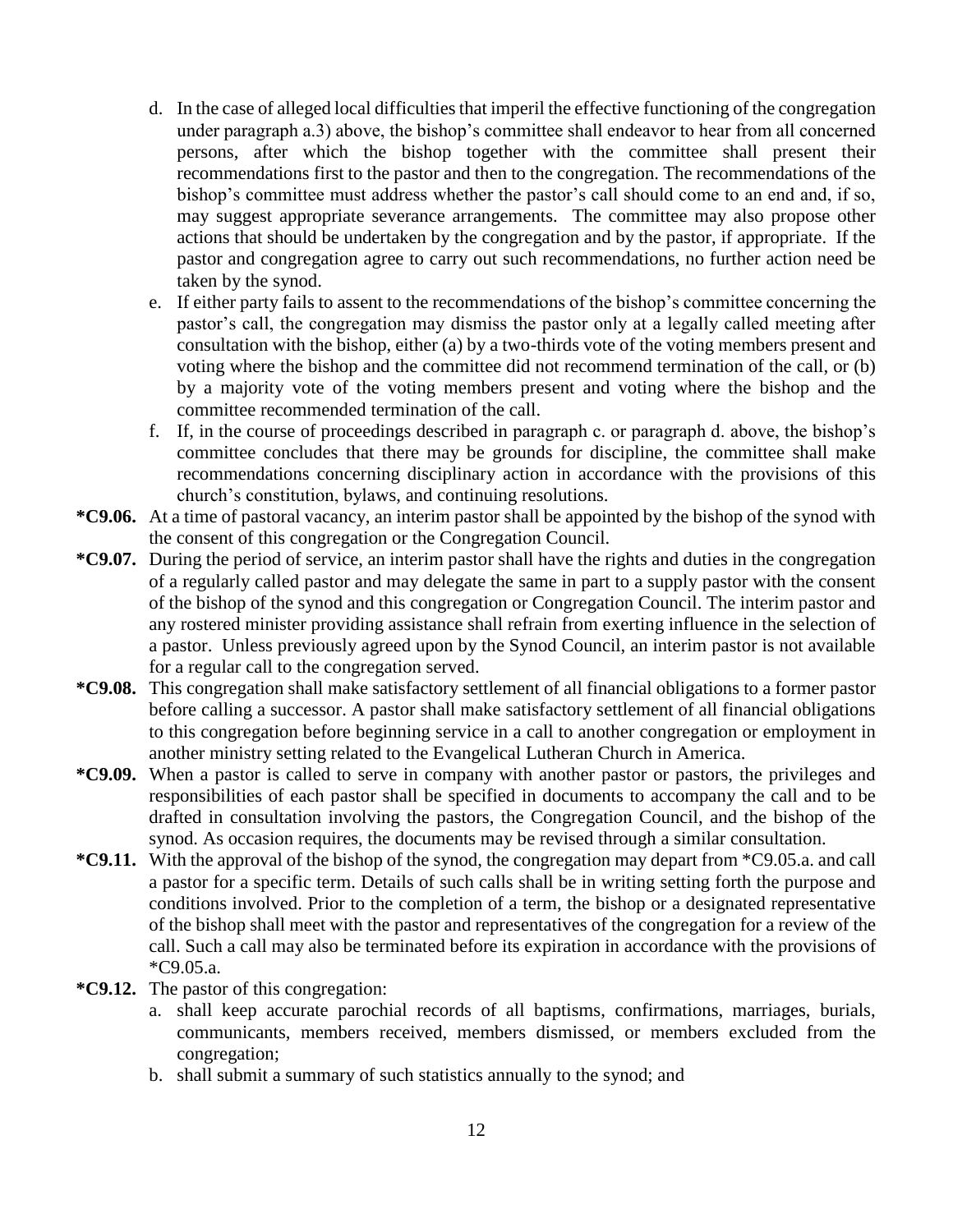- c. shall become a member of this congregation upon receipt and acceptance of the letter of call. In a parish of multiple congregations, the pastor shall hold membership in one of the congregations.
- **\*C9.13.** The pastor(s) shall submit a report of his or her ministry to the bishop of the synod at least 90 days prior to each regular meeting of the Synod Assembly.
- **\*C9.14.** The parochial records of this congregation shall be maintained by the pastor and shall remain the property of the congregation. The secretary of this congregation shall attest in writing to the bishop of this synod that such records have been placed in his or her hands in good order by a departing pastor before the installation of that pastor in another field of labor or the granting by the synod of retired status to the pastor.
- **C9.15.** Under special circumstances, subject to the approval of the synodical bishop and the concurrence of this congregation, a minister of Word and Sacrament of a church body with which the Evangelical Lutheran Church in America officially has established a relationship of full communion may serve temporarily as pastor of this congregation under a contract between the congregation and the pastor in a form proposed by the synodical bishop and approved by the congregation.
- **\*C9.21.** Authority to call a minister of Word and Service shall be in this congregation by at least a twothirds vote of voting members present and voting at a meeting legally called for that purpose. Before a call is issued, the officers, or a committee elected by this congregation to recommend the call, shall seek the advice and help of the bishop of the synod.
- **\*C9.22.** Only a member of the roster of Ministers of Word and Service of the Evangelical Lutheran Church in America or a candidate for the roster of Ministers of Word and Service who has been recommended for this congregation by the synodical bishop may be called as a deacon of this congregation.
- **\*C9.23.** Consistent with the faith and practice of the Evangelical Lutheran Church in America, every minister of Word and Service shall:
	- a. Be rooted in the Word of God, for proclamation and service;
	- b. Advocate a prophetic diakonia that commits itself to risk-taking and innovative service on the frontiers of the Church's outreach, giving particular attention to the suffering places in God's world;
	- c. Speak publicly to the world in solidarity with the poor and oppressed, calling for justice and proclaiming God's love for the world, witnessing to the realm of God in the community, the nation, and abroad;
	- d. Equip the baptized for ministry in God's world that affirms the gifts of all people;
	- e. Encourage mutual relationships that invite participation and accompaniment of others in God's mission;
	- f. Practice stewardship that respects God's gift of time, talents, and resources;
	- g. Be grounded in a gathered community for ongoing diaconal formation;
	- h. Share knowledge of the ELCA and its wider ministry of the gospel and advocate for the work of all expressions of this church; and
	- i. Identify and encourage qualified persons to prepare for ministry of the gospel.
- **\*C9.24.** The specific duties of the deacon, compensation, and other matters pertaining to the service of the deacon shall be included in a letter of call, which shall be attested by the bishop of the synod.
- **\*C9.25.** The provisions for termination of the mutual relationship between a minister of Word and Service and a congregation shall be as follows: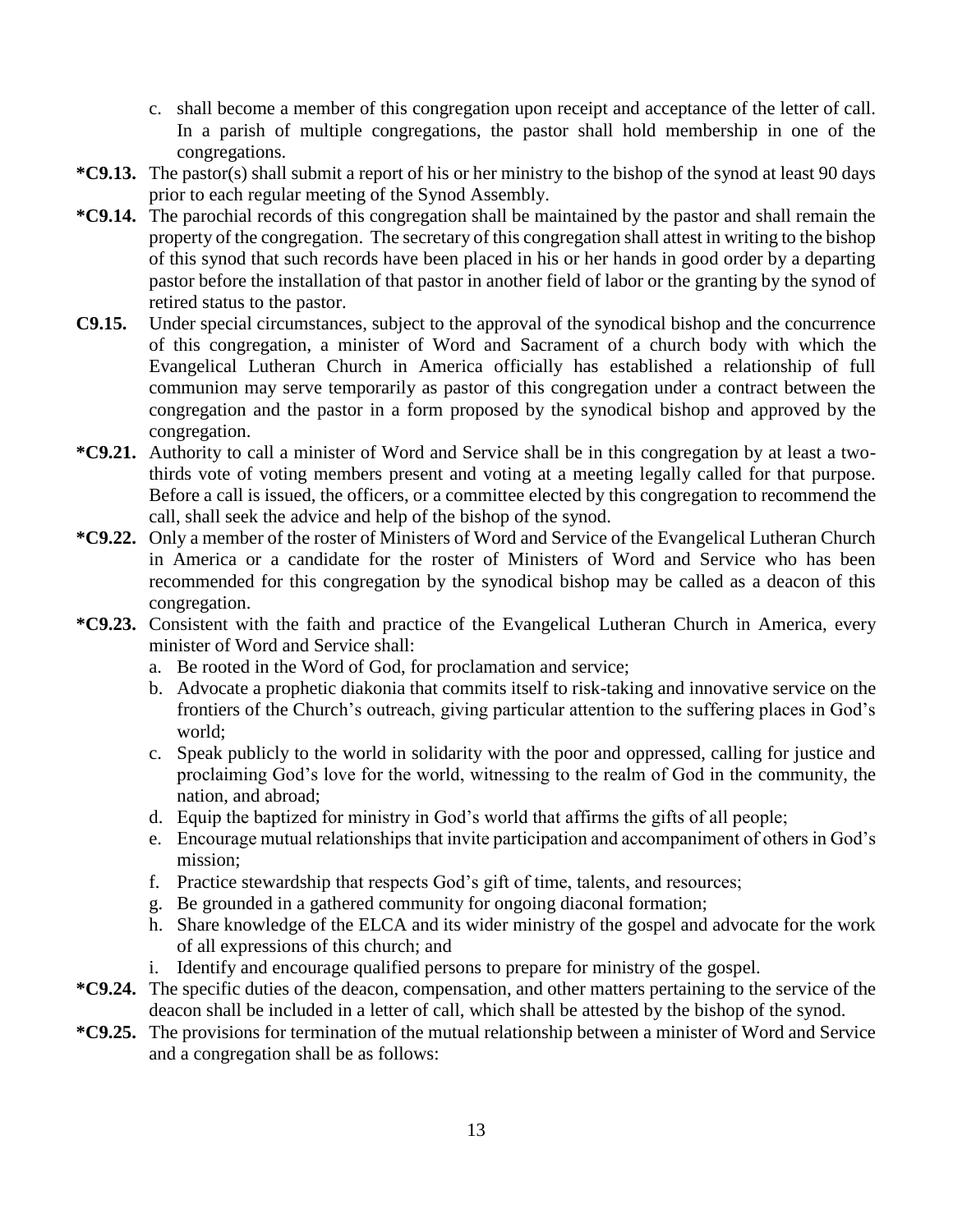- a. The call of a congregation, when accepted by a deacon, shall constitute a continuing mutual relationship and commitment, which shall be terminated only by death or, following consultation with the synodical bishop, for the following reasons:
	- 1) mutual agreement to terminate the call or the completion of a call for a specific term;
	- 2) resignation of the deacon, which shall become effective, unless otherwise agreed, no later than 30 days after the date on which it was submitted;
	- 3) inability to conduct the ministry of Word and Service effectively in this congregation in view of local conditions;
	- 4) physical disability or mental incapacity of the deacon;
	- 5) suspension of the deacon through discipline for more than three months;
	- 6) resignation or removal of the deacon from the roster of Ministers of Word and Service of this church;
	- 7) termination of the relationship between this church and this congregation;
	- 8) dissolution of this congregation or the termination of a parish arrangement; or
	- 9) suspension of this congregation through discipline for more than six months.
- b. When allegations of physical disability or mental incapacity of the deacon under paragraph a.4) above, or ineffective conduct of the office of minister of Word and Service under paragraph a.3) above, have come to the attention of the bishop of this synod,
	- 1) the bishop in his or her sole discretion may investigate such conditions personally together with a committee of two rostered ministers and one layperson, or
	- 2) when such allegations have been brought to the synod's attention by an official recital of allegations by the Congregation Council or by a petition signed by at least one-third of the voting members of this congregation, the bishop personally shall investigate such conditions together with a committee of two rostered ministers and one layperson.
- c. In case of alleged physical disability or mental incapacity under paragraph a.4) above, the bishop's committee shall obtain and document competent medical opinion concerning the deacon's condition. When a disability or incapacity is evident to the committee, the bishop of this synod may declare the position vacant. When the position is declared vacant, the Synod Council shall list the deacon on the roster of Ministers of Word and Service as disabled. Upon removal of the disability and the restoration of the deacon to health, the bishop shall take steps to enable the deacon to resume the ministry, either in the congregation last served or in another appropriate call.
- d. In the case of alleged local difficulties that imperil the effective functioning of this congregation under paragraph a.3) above, the bishop's committee shall endeavor to hear from all concerned persons, after which the bishop together with the committee shall present their recommendations first to the deacon and then to this congregation. The recommendations of the bishop's committee must address whether the deacon's call should come to an end and, if so, may suggest appropriate severance arrangements. The committee may also propose other actions that should be undertaken by this congregation and by the deacon, if appropriate. If the deacon and congregation agree to carry out such recommendations, no further action need be taken by the synod.
- e. If either party fails to assent to the recommendations of the bishop's committee concerning the deacon's call, this congregation may dismiss the deacon only at a legally called meeting after consultation with the bishop, either (a) by a two-thirds vote of the voting members present and voting where the bishop and the committee did not recommend termination of the call, or (b) by a majority vote of the voting members present and voting where the bishop and the committee recommended termination of the call.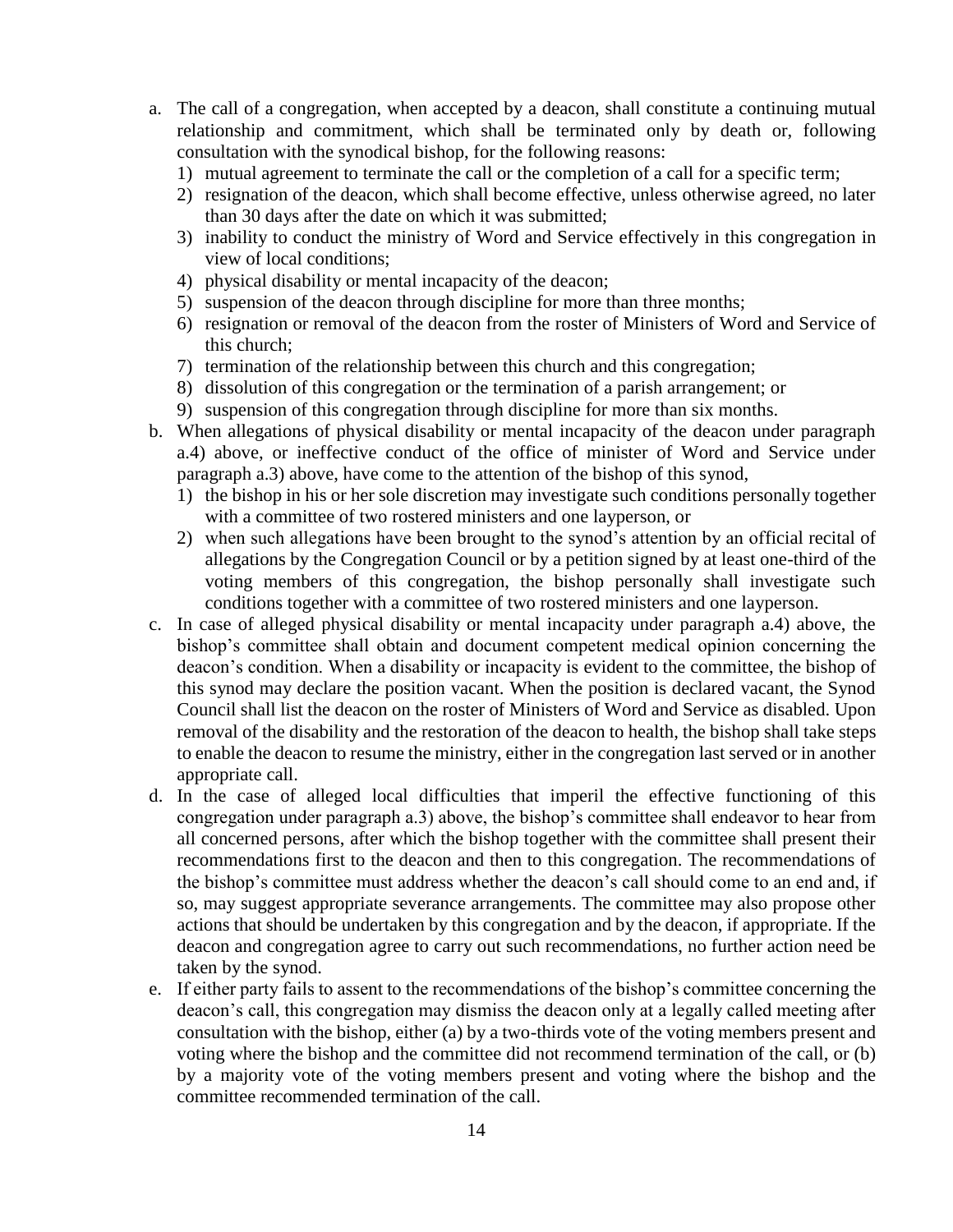- f. If, in the course of proceedings described in paragraph c. or paragraph d. above, the bishop's committee concludes that there may be grounds for discipline, the committee shall make recommendations concerning disciplinary action in accordance with the provisions of this church's constitution, bylaws, and continuing resolutions.
- **\*C9.26.** The deacon shall make satisfactory settlement of all financial obligations to a former congregation before:
	- a. installation in another field of labor, or
	- b. the issuance of a certificate of dismissal or transfer.
- **\*C9.27.** When a deacon is called to serve in company with another rostered minister or other rostered ministers, the privileges and responsibilities of each rostered minister shall be specified in documents to accompany the call and to be drafted in consultation involving the rostered ministers, the Congregation Council, and the bishop of the synod. As occasion requires, the documents may be revised through a similar consultation.
- **\*C9.28.** With the approval of the bishop of the synod, this congregation may depart from \*C9.25.a. and call a deacon for a specific term. Details of such calls shall be in writing setting forth the purpose and conditions involved. Prior to the completion of a term, the bishop or a designated representative of the bishop shall meet with the deacon and representatives of this congregation for a review of the call. Such a call may also be terminated before its expiration in accordance with the provisions of \*C9.25.a.
- **\*C9.29.** The deacon shall become a member of this congregation upon receipt and acceptance of the letter of call. In a parish of multiple congregations, the deacon shall hold membership in one of the congregations.
- **\*C9.31.** The deacon(s) shall submit a report of his or her ministry to the bishop of the synod at least 90 days prior to each regular meeting of the Synod Assembly.

#### **Chapter 10. CONGREGATION MEETING**

- **C10.01.** The annual meeting of the congregation and the annual election meeting shall be held at a time specified in the bylaws.
- **C10.01.01**The annual meeting of the congregation shall be held no later than March 1 and the annual election meeting shall be held in during the months of September or October
- **C10.01C17**The current roster of voting confirmed, and baptized members shall be determined prior to each annual meeting.
- **C10.01.02** The order of business at the annual meetings shall be:
	- (a) Opening devotion
	- (b) Approval of the minutes of the previous meeting
	- (c) Reports of the pastor, Congregation Council treasurer, committees, and others
	- (d) Approval of budget (in January)
	- (e) Elections (at the annual election meeting or as necessary to fill vacancies)
	- (f) Unfinished business
	- (g) New business
	- (h) Closing prayer
- **C10.01.03** In the following cases voting shall be by written ballot:
	- (a) To elect the members of the Congregation Council;
	- (b) To adopt or amend the articles of incorporation, constitution or bylaws of the congregation;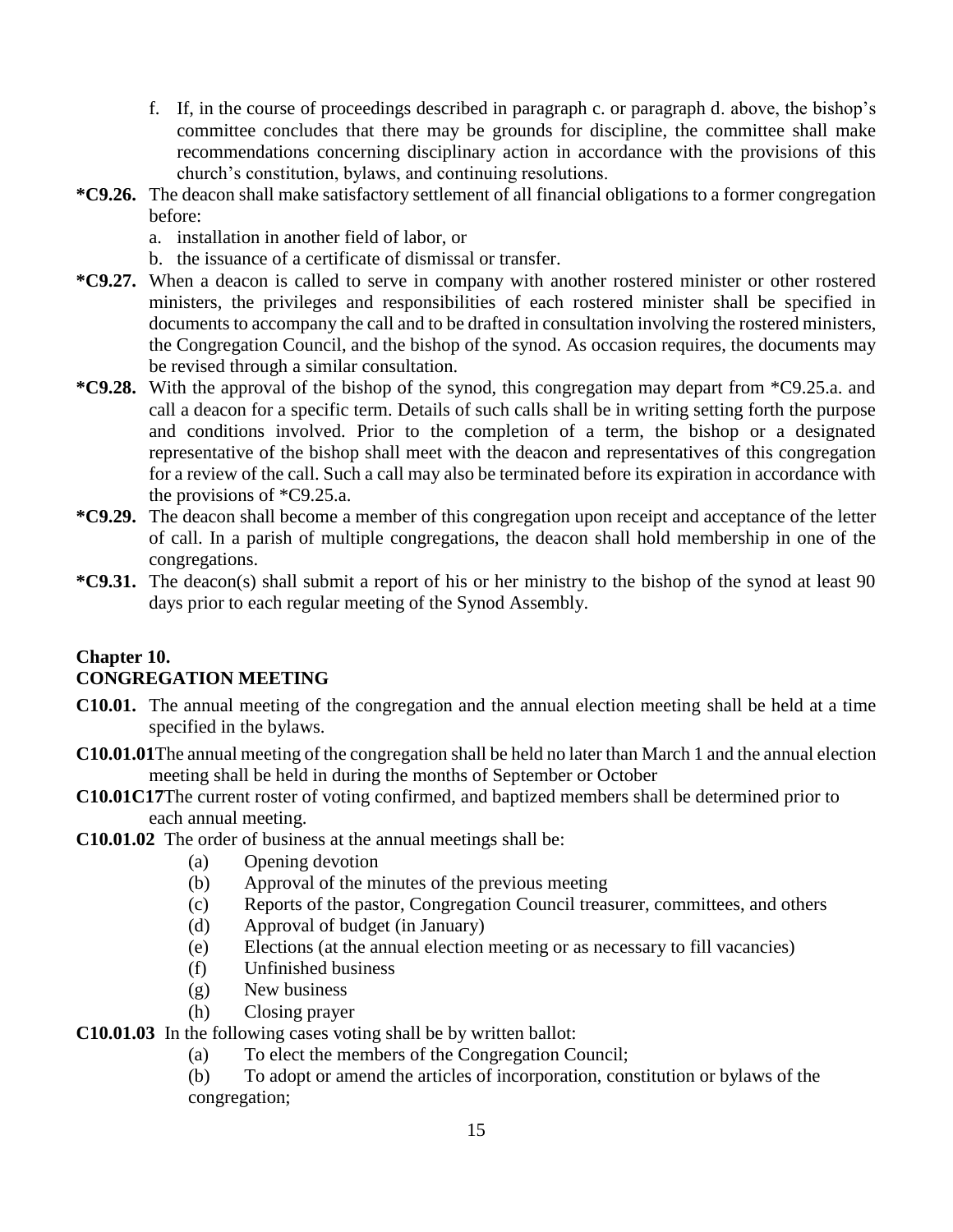(c) To call a pastor or to request his resignation;

(d) To excommunicate a member from the congregation or to remove a member from office in the congregation;

- (e) To sever membership in the Evangelical Lutheran Church in America;
- (f) To dispose of, encumber, or purchase real property;
- (g) When requested by ten or more voting members present.
- **C10.01.04**If more than one ballot is required in an election, a motion shall be in order to limit the balloting after the first ballot to the three candidates receiving the highest number of votes on the first ballot; and after the second ballot to limit the balloting to the two candidates receiving the highest number of votes.
- **C10.02.** A special Congregation Meeting may be called by the pastor, the Congregation Council, or the president of this congregation, and shall be called by the president of the congregation upon the written request of 10% of the voting members. The president of the Congregation Council shall call a special meeting upon request of the synodical bishop. The call for each special meeting shall specify the purpose for which it is to be held, and no other business shall be transacted.
- **C10.03** Announcement of the time and place of the annual meetings of the congregation shall be made at two public services immediately preceding the meeting, said services to be at least a week apart, and in such publications as the congregation or the pastor may periodically issue; or by written and electronic notice to the voting members mailed at least ten days in advance of the meeting.
- **C10.04** Ten percent of the voting members shall constitute a quorum.
- **C10.05.** Voting by proxy or by absentee ballot shall not be permitted.
- **C10.06.** All actions approved by the congregation shall be by majority vote of those voting members present and voting, except as otherwise provided in this constitution or by state law.
- **C10.07.** *Robert's Rules of Order*, latest edition, shall govern parliamentary procedure of all meetings of this congregation.

## **Chapter 11. OFFICERS**

- **C11.01.** The officers of this congregation shall be a president, vice president, and secretary.
	- a. Duties of the officers shall be specified in the bylaws.
	- b. The officers shall be voting members of the congregation.
	- c. Officers of this congregation shall serve similar offices of the Congregation Council and shall be voting members of the Congregation Council.
	- d. If the Congregation Council elects its officers, the president, vice president, and secretary shall be selected from the elected membership of the Congregation Council.
- **C11.02.** The Congregation Council shall elect its officers and they shall be the officers of the congregation. Within 30 days of the annual election meeting of the congregation, the Congregation Council shall elect the officers. The officers shall be elected by written ballot. There shall be a separate vote for the president, vice president and secretary, in that order.
- **C11.03.** No officer shall hold more than one office at a time.

**Chapter 12. CONGREGATION COUNCIL**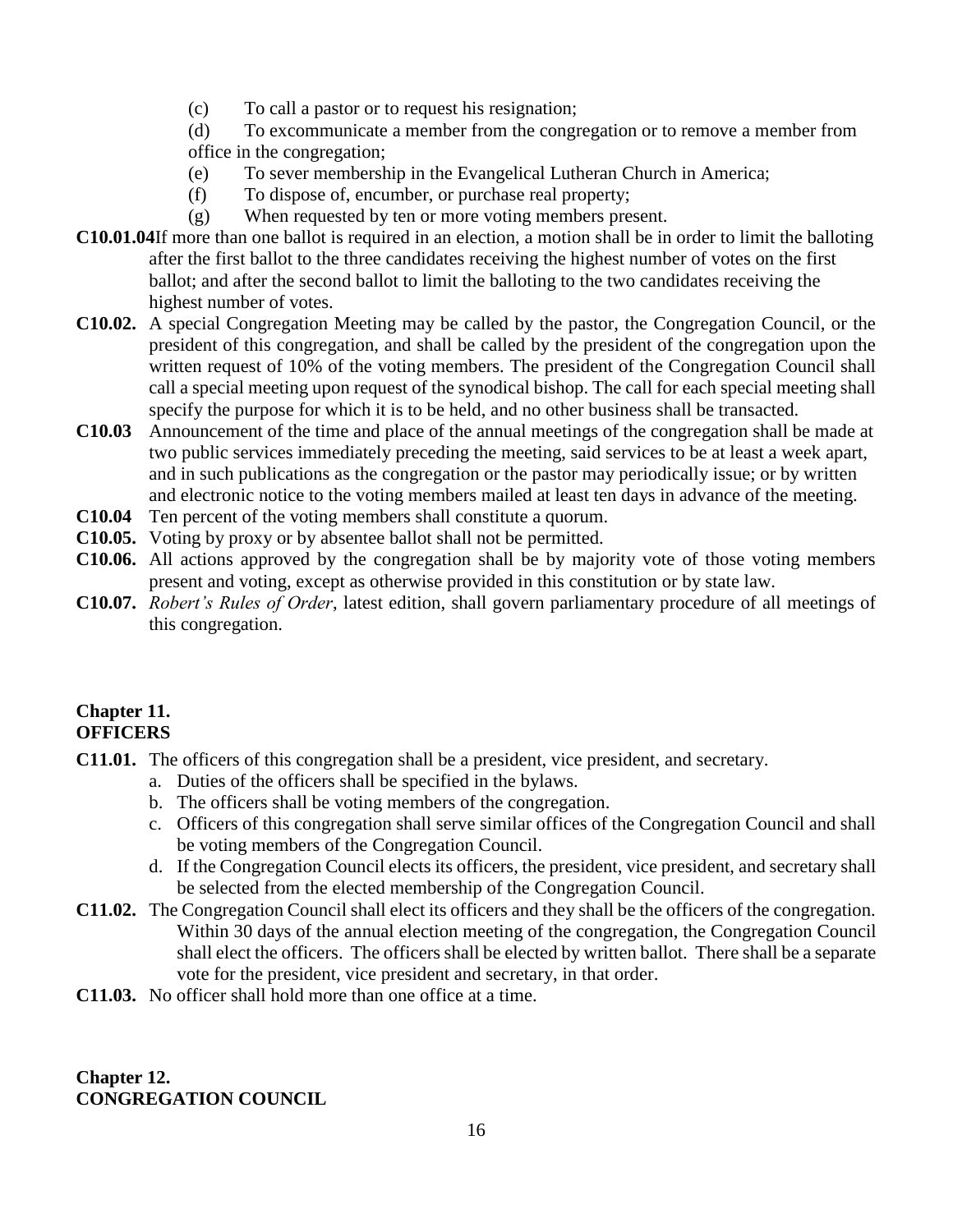- **C12.01.** The Congregation Council shall consist of 6-8 members, elected each for a term of three years, but elected in such a manner that after the first election approximately one-third are elected each year. Any voting member of the congregation may be elected, subject only to the limitation on the length of continuous service permitted in that office. A member's place on the Congregation Council shall be declared vacant if the member a) ceases to be a voting member of this congregation or b) is absent from three successive regular meetings of the Congregation Council without cause. Consistent with the laws of the state in which this congregation is incorporated, the congregation may adopt procedures for the removal of a member of the Congregation Council in other circumstances.
- **C12.01.01**The pastor shall be ex officio a member of the Congregation Council.
- **C12.01.02**Any vacancies, up to two (2) in any given fiscal year, shall be filled by appointment by the council president and confirmed by two-thirds vote of council members present at the meeting when appointment is presented. He/she shall fill the remainder of the full term of the member he/she replaced. Any vacancies over two (2) shall be filled by action of the congregation.
- **C12.01.03**Meetings of the Congregation Council will be held monthly
- **C12.01.04**In addition to the requirements of congregational membership in the constitution, qualifications for membership on the Congregation Council shall include such practical ability as is needful in promoting the various interests of the congregation as outlined in the duties of the various committees of the council.
- **C12.01.05**Since it is incumbent upon all members of the congregation to make diligent use of the Word of God in public worship, and to attend the Lord's Supper, any officer or board member who neglects these privileges shall forfeit the right to serve as an officer or board member.
- **C12.01.06**A special meeting of the Congregation Council may be called by the pastor or the president or by any three members of the Congregation Council by providing advance notice to each member of the Congregation Council. Notice will be posted by the Church office and entered onto the Church Calendar
- **C12.01.07**The Congregation Council shall elect a treasurer of the congregation, who need not be a member of the Congregation Council. The treasurer shall be custodian of all funds of the congregation, and shall disburse all such funds in accordance with the decisions of the congregation or the Congregation Council. The treasurer shall present an audit report at the annual congregational meeting and such other reports to the Congregation Council as may be required.
- **C12.01.08**The Congregation Council shall not transact any business unless a majority of its members is present.
- **C12.02**No member of the Council shall serve more than three consecutive terms. A newly elected council member's term begins at the annual election meeting and continues until the annual election meeting of the year his/her term expires.
- **C12.03** Should a member's place on the Congregation Council be declared vacant, the Congregation Council shall elect, by majority vote, a successor until the next annual meeting.
- **C12.04** The Congregation Council shall have general oversight of the life and activities of this congregation, and in particular its worship life, to the end that everything be done in accordance with the Word of God and the faith and practice of the Evangelical Lutheran Church in America. The duties of the Congregation Council shall include the following:
	- a. To lead this congregation in stating its mission, to do long-range planning, to set goals and priorities, and to evaluate its activities in light of its mission and goals.
	- b. To seek to involve all members of this congregation in worship, learning, witness, service, and support.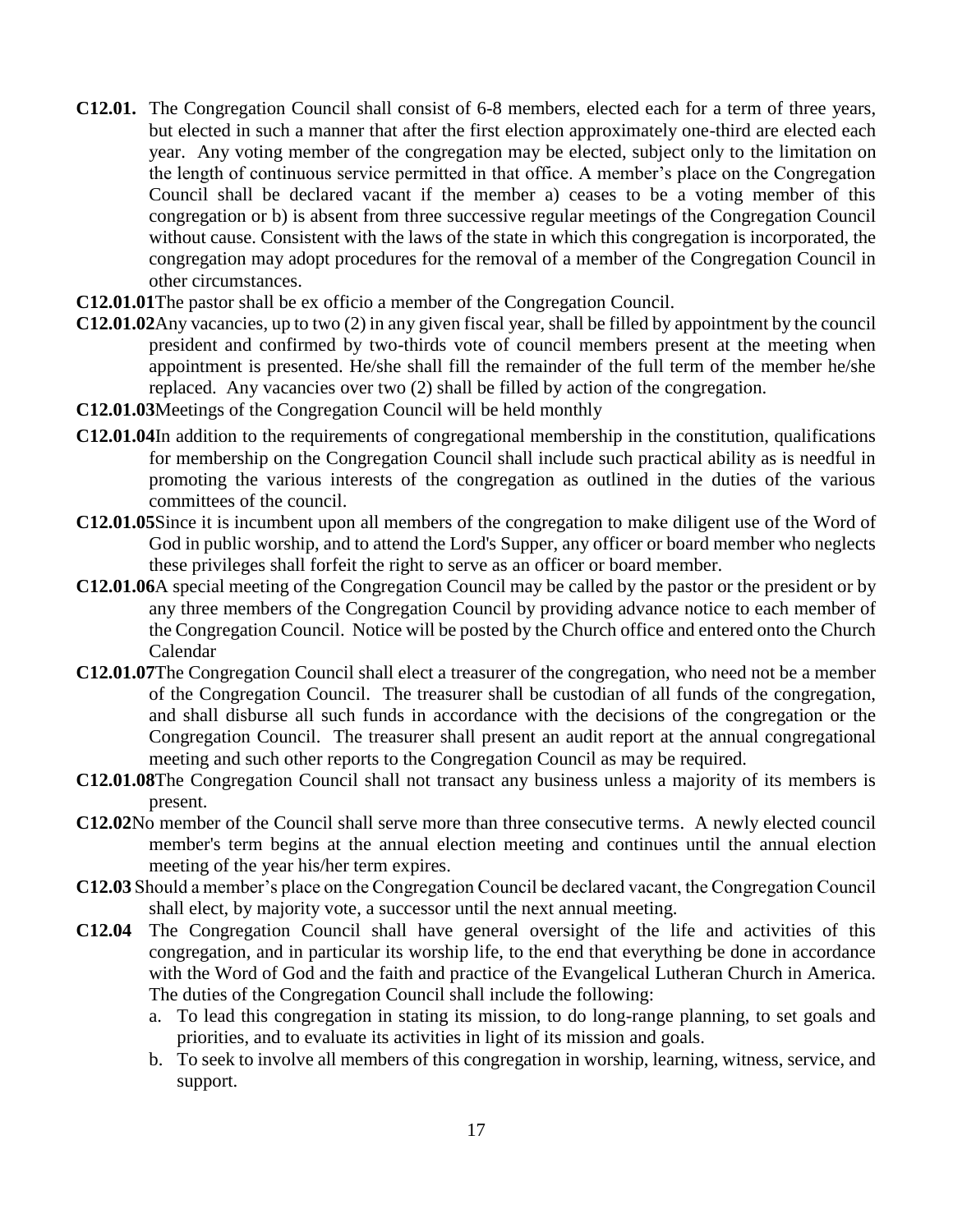- c. To oversee and provide for the administration of this congregation to enable it to fulfill its functions and perform its mission.
- d. To maintain supportive relationships with the rostered minister(s) and staff and help them annually to evaluate the fulfillment of their calling or employment.
- e. To be examples individually and corporately of the style of life and ministry expected of all baptized persons.
- f. To promote a congregational climate of peace and goodwill and, as differences and conflicts arise, to endeavor to foster mutual understanding.
- g. To arrange for pastoral service during the sickness or absence of the pastor.
- h. To emphasize partnership with the synod and churchwide organization of the Evangelical Lutheran Church in America as well as cooperation with other congregations, both Lutheran and non-Lutheran, subject to established policies of the synod and the Evangelical Lutheran Church in America.
- i. To recommend and encourage the use of program resources produced or approved by the Evangelical Lutheran Church in America.
- j. To seek out and encourage qualified persons to prepare for the ministry of the Gospel.
- **C12.05** The Congregation Council shall be responsible for the financial and property matters of this congregation.
	- a. The Congregation Council shall be the board of directors of this congregation and, as such, shall be responsible for maintaining and protecting its property and managing its business and fiscal affairs. It shall have the powers and be subject to the obligations that pertain to such boards under the laws of the State of Minnesota, except as otherwise provided herein.
	- b. The Congregation Council shall not have the authority to buy, sell, or encumber real property unless specifically authorized to do so by a meeting of the congregation.
	- c. The Congregation Council may enter into contracts of up to 5 % over the approved budget.
	- d. The Congregation Council shall prepare an annual budget for adoption by this congregation, shall supervise the expenditure of funds in accordance therewith following its adoption, and may incur obligations of more than 5% in excess of the anticipated receipts only after approval by a Congregation Meeting. The budget shall include this congregation's full indicated share in support of the wider ministry being carried on in partnership with the synod and churchwide organization.
	- e. The Congregation Council shall ascertain that the financial affairs of this congregation are being conducted efficiently, giving particular attention to the prompt payment of all obligations and to the regular forwarding of benevolence monies to the synodical treasurer.
	- f. The Congregation Council shall be responsible for this congregation's investments and its total insurance program.
- **C12.06.** The Congregation Council shall see that the provisions of this constitution, its bylaws and the continuing resolutions are carried out.
- **C12.13.** The Congregation Council and its committees may hold meetings by remote communication, including electronically and by telephone conference and, to the extent permitted by state law, notice of all meetings may be provided electronically.

#### **Chapter 13. CONGREGATION COMMITTEES**

**C13.01.** The officers of this congregation and the pastor shall constitute the *Executive Committee*.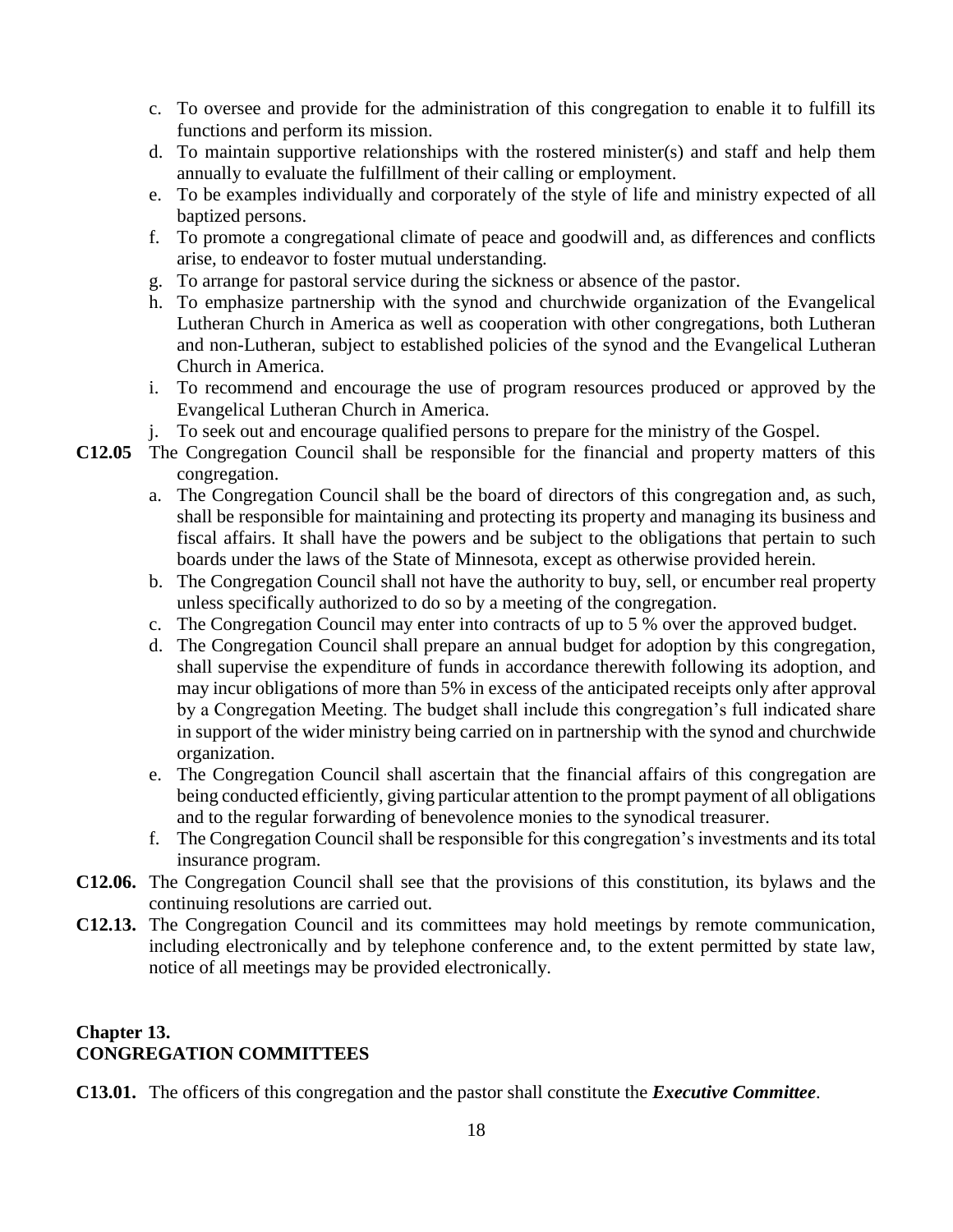- **C13.02.** The *Nominating committee* shall be composed of four members, one of whom shall be elected by the Congregation Council from its own membership and three of whom shall be elected at the annual meeting nominations from the floor. The pastor shall serve as Convener and as an advisory member
- **C13.02D17**The members of the nominating committee shall serve for the year following their election. They shall nominate one or more candidates for each office to be filled and shall secure the consent of each candidate to serve if elected.
- **C13.02E17**The candidates of the nominating committee shall be made known to the congregation in conjunction with the announcements of the special or annual meeting at which the election is to take place.
- **C13.02G17**In addition to the candidates submitted by the nominating committee, additional nominations may be made from the floor.
- **C13.02H17**A vacancy in the congregationally elected membership of the nominating committee shall be filled by a special congregational meeting called for that purpose.
- **C13.03.** An *Audit Committee* of three persons shall be appointed by the president with the approval of the Congregation Council. The auditing committee shall audit all financial records of the congregation proper, and shall present its report at the annual meeting in writing. The auditing committee shall carefully examine all insurance policies to determine the amount and kind of insurance in force and include this report in its statement.
- **C13.05.** When a pastoral vacancy occurs, a *Call Committee* of six voting members shall be elected by the Congregation Council. Term of office will terminate upon installation of the newly called pastor.
- **C13.06.** *Other committees* of this congregation may be formed, as the need arises, by decision of the Congregation Council.
- **C13.06I17**The Congregation Council shall facilitate committees on evangelism, on worship, on stewardship, on education, on property, on finance, on social concerns, on youth, and shall also have authority to appoint such other committees as may from time to time be necessary or advisable.
- **C13.06J17**The Congregation Council shall at least one time a year invite the full membership of its regular committees together with representatives chosen by the organizations of the congregation to review the program of the congregation.
- **C13.06K17**The committee on evangelism shall have responsibility for the development of a sound program of evangelism.
- **C13.06L17**The committee on worship shall have responsibility for matters pertaining to the congregation's worship and for the general spiritual care of the congregation.
- **C13.06M17**The committee on stewardship shall have responsibility for the congregation's development in accordance with scriptural principles of stewardship and for the raising of funds.
- **C13.06N17**The committee on education shall have responsibility to operate the Sunday School and other schools of the congregation, to promote adult education.
- **C13.06O17**The committee on property shall have special responsibility for the care of the property.
- **C13.06P17**The committee on finance shall assist the council in preparation of the congregational budget.
- **C13.06Q17**The committee on social concerns shall have special responsibility of educating the congregation in the area of social concerns; to foster a sense of community - caring for needs of neighbors, not only locally but urban, national and international, to create an awareness of legislation in these areas, and to coordinate with existing agencies in the areas of social ministry.
- **C13.06R17**The committee on youth shall develop the youth program in the congregation.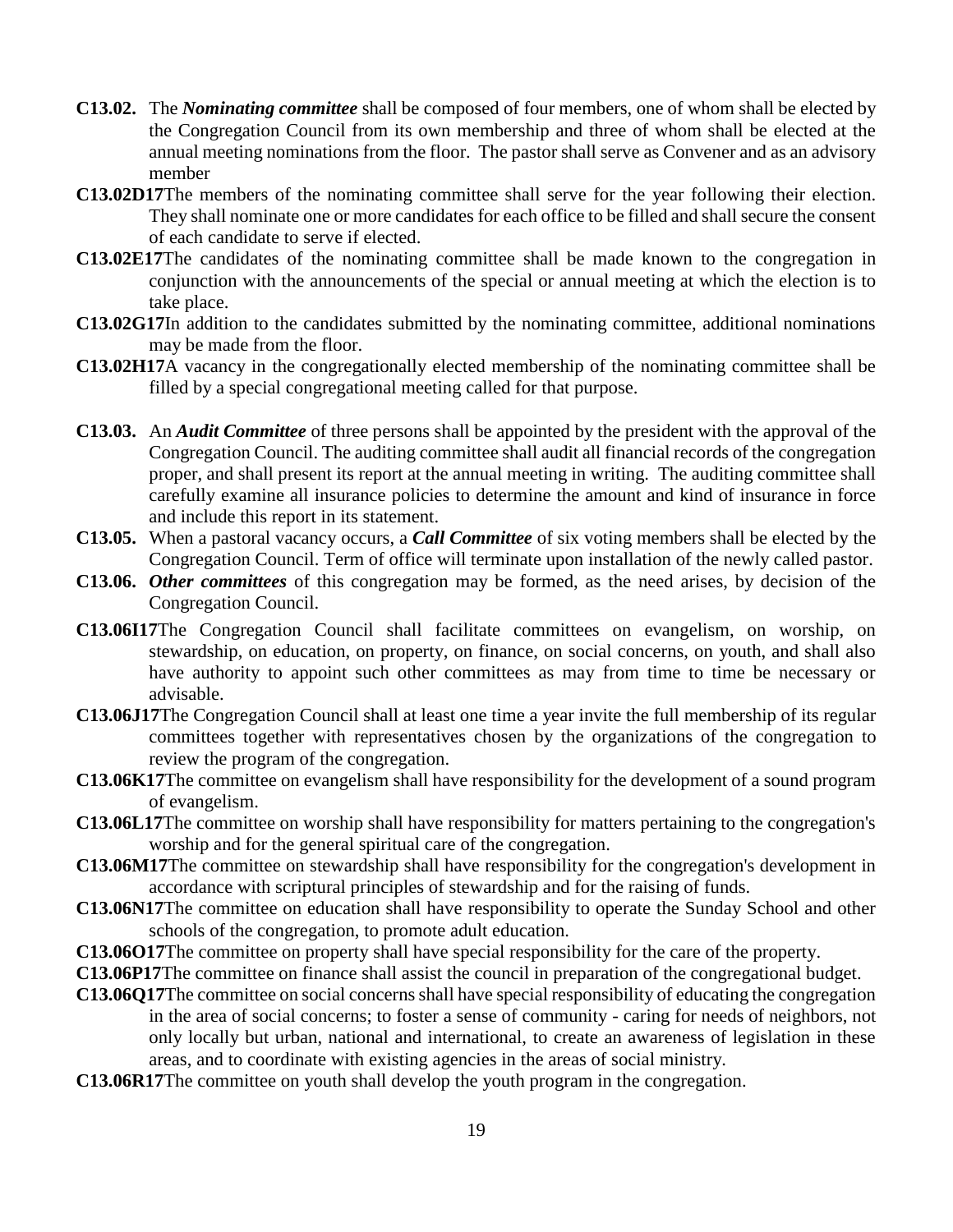**C13.06S17**All committees and organizations handling funds within the congregation shall submit accounts to the treasurer of the church office at least 10 days prior to the annual meeting, and the treasurer shall include such accounts in his report to the meeting.

#### **Chapter 14. ORGANIZATIONS WITHIN THE CONGREGATION**

- **C14.01.** All schools, societies and organizations within this congregation shall exist to aid it in ministering to the members of this congregation and to all persons who can be reached with the Gospel of Christ. As outgrowths and expressions of this congregation's life, the organizations are subject to its oversight and direction. This congregation at its meeting shall determine their policies, guide their activities, and receive reports concerning their membership, work, and finances.
- **C14.02.** Special interest groups, other than those of the official organizations of the Evangelical Lutheran Church in America, may be organized only after authorization has been given by the Congregation Council and specified in a continuing resolution.

#### **Chapter 15. DISCIPLINE OF MEMBERS AND ADJUDICATION**

- **\*C15.01.** Persistent and public denial of the Christian faith, willful or criminal conduct grossly unbecoming a member of the Church of Christ, continual and intentional interference with the ministry of the congregation, or willful and repeated harassment or defamation of member(s) of the congregation is sufficient cause for discipline of a member. Prior to disciplinary action, reconciliation and repentance will be attempted following Matthew 18:15–17, proceeding through these successive steps, as necessary: a) private counsel and admonition by the pastor, b) censure and admonition by the pastor in the presence of two or three witnesses, c) written referral of the matter by the Congregation Council to the vice president of the synod, who will refer it to a consultation panel drawn from the Consultation Committee of the synod, and d) written referral of the matter by the consultation panel to the Committee on Discipline of the synod. If, for any reason, the pastor is unable to administer the admonitions required by paragraphs a. and b. hereof, those steps may be performed by another pastor chosen by the Executive Committee of the Congregation Council.
- **\*C15.02.** The process for discipline of a member of the congregation shall be governed as prescribed by the chapter on discipline in the *Constitution, Bylaws, and Continuing Resolutions of the Evangelical Lutheran Church in America*. If the counseling, censure, and admonitions pursuant to \*C15.01. do not result in repentance and amendment of life, charges against the accused member(s) that are specific and in writing may be prepared by the Congregation Council, signed, and submitted to the vice president of the synod. The vice president shall select from the synod's Consultation Committee a panel of five members (three laypersons and two ministers of Word and Sacrament). A copy of the written charges shall be provided to the consultation panel and the accused member(s). The consultation panel, after requesting a written reply to the charges from the accused member(s), shall consider the matter and seek a resolution by means of investigation, consultation, mediation, or whatever other means may seem appropriate. The panel's efforts to reach a mutually agreeable resolution shall continue for no more than 45 days after the matter is submitted to it.
- **\*C15.03.** If the consultation panel fails to resolve the matter, that panel shall refer the case in writing, including the written charges and the accused member's reply, to the Committee on Discipline of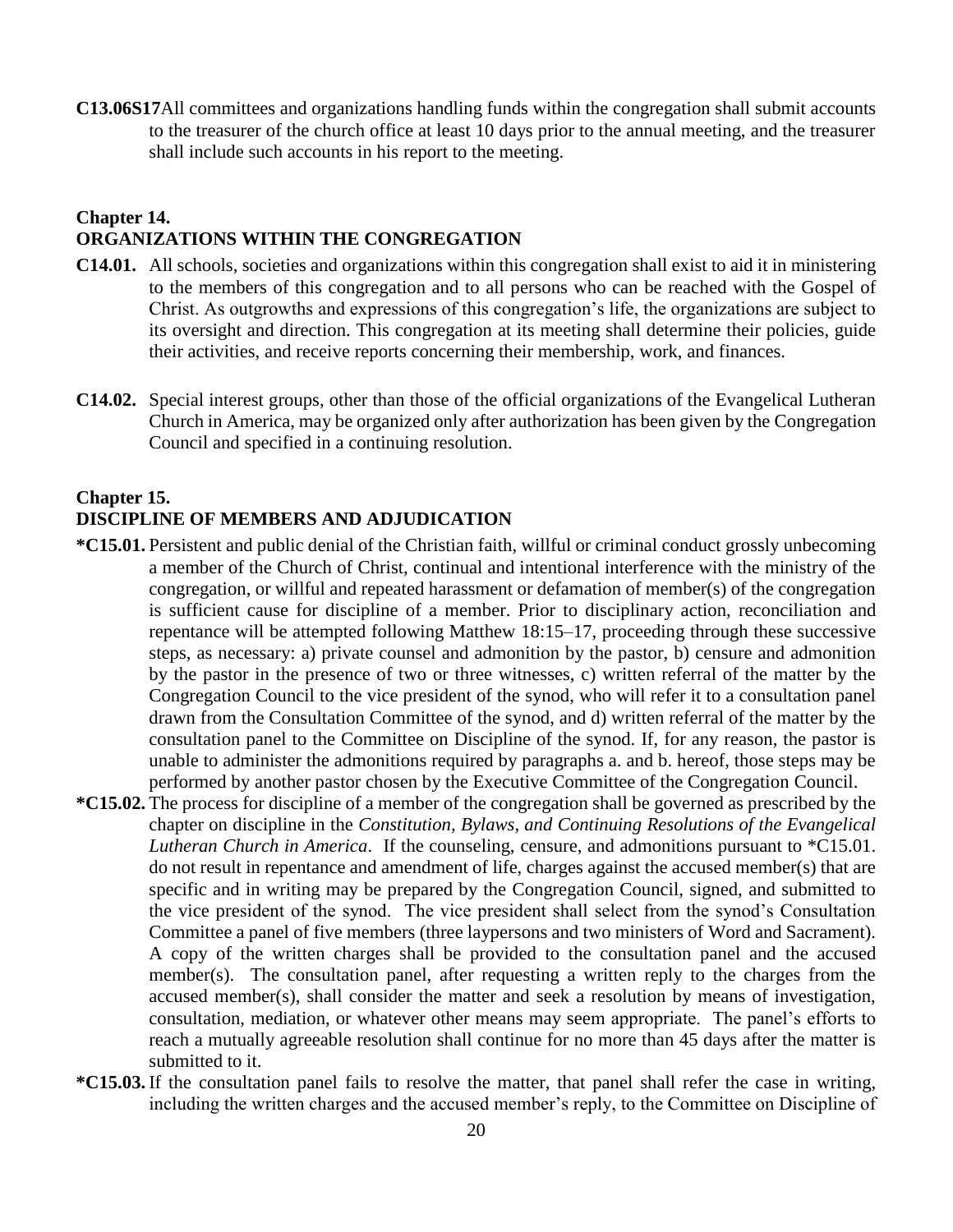the synod for a hearing. A copy of the panel's written referral shall be delivered to the vice president of the synod, the Congregation Council, and the accused member(s) at the same time it is sent to the Committee on Discipline of the synod. The Executive Committee of the Synod Council shall then select six members from the Committee on Discipline to decide the case and shall appoint a member of the Synod Council to preside as nonvoting chair. Those six members, plus the nonvoting chair, comprise the discipline hearing panel for deciding the case. The Congregation Council and the accused member(s) are the parties to the case.

- **\*C15.04.** The discipline hearing panel shall commence and conduct the disciplinary hearing in accordance with the provisions governing discipline of congregation members prescribed in the *Constitution, Bylaws, and Continuing Resolutions of the Evangelical Lutheran Church in America.*
- **\*C15.05.** By the vote of at least two-thirds of the members of the discipline hearing panel who are present and voting, one of the following disciplinary sanctions can be imposed:
	- a. suspension from the privileges of congregation membership for a designated period of time;
	- b. suspension from the privileges of congregation membership until the pastor and Congregation Council receive evidence, satisfactory to them, of repentance and amendment of life;
	- c. termination of membership in the congregation; or
	- d. termination of membership in the congregation and exclusion from the church property and from all congregation activities.
- **\*C15.06.** The written decision of the discipline hearing panel shall be sent to the vice president of the synod, the accused member(s), and the Congregation Council as required by the *Constitution, Bylaws, and Continuing Resolutions of the Evangelical Lutheran Church in America*. The decision of the discipline hearing panel shall be implemented by the Congregation Council and recorded in the minutes of the next council meeting.
- **\*C15.07.** No member of the congregation shall be subject to discipline a second time for offenses that a discipline hearing panel has heard previously and decided pursuant to this chapter.

#### **\*C15.10. Adjudication**

**\*C15.11.** When there is disagreement among factions within this congregation on a substantive issue that cannot be resolved by the parties, members of this congregation shall have access to the synodical bishop for consultation after informing the chair of the Congregation Council of their intent. If the consultation fails to resolve the issue(s), the Consultation Committee of the synod shall consider the matter. If the Consultation Committee of the synod shall fail to resolve the issue(s), the matter shall be referred to the Synod Council, whose decision shall be final.

#### **Chapter 16. AMENDMENTS**

- **\*C16.01.** Unless provision \*C16.04. is applicable, those sections of this constitution that are not required, in accord with the *Model Constitution for Congregations of the Evangelical Lutheran Church in America*, may be amended in the following manner. Amendments may be proposed by at least two-thirds voting members or by the Congregation Council. Proposals must be filed in writing with the Congregation Council 60 days before formal consideration by this congregation at a regular or special Congregation Meeting called for that purpose. The Congregation Council shall notify the congregation's members of the proposal together with the council's recommendations at least 30 days in advance of the meeting. Notification may take place by mail or electronic means, as permitted by state law.
- **\*C16.02.** An amendment to this constitution, proposed under \*C16.01., shall:
	- a. be approved at a legally called Congregation Meeting according to this constitution by a majority vote of those voting members present and voting;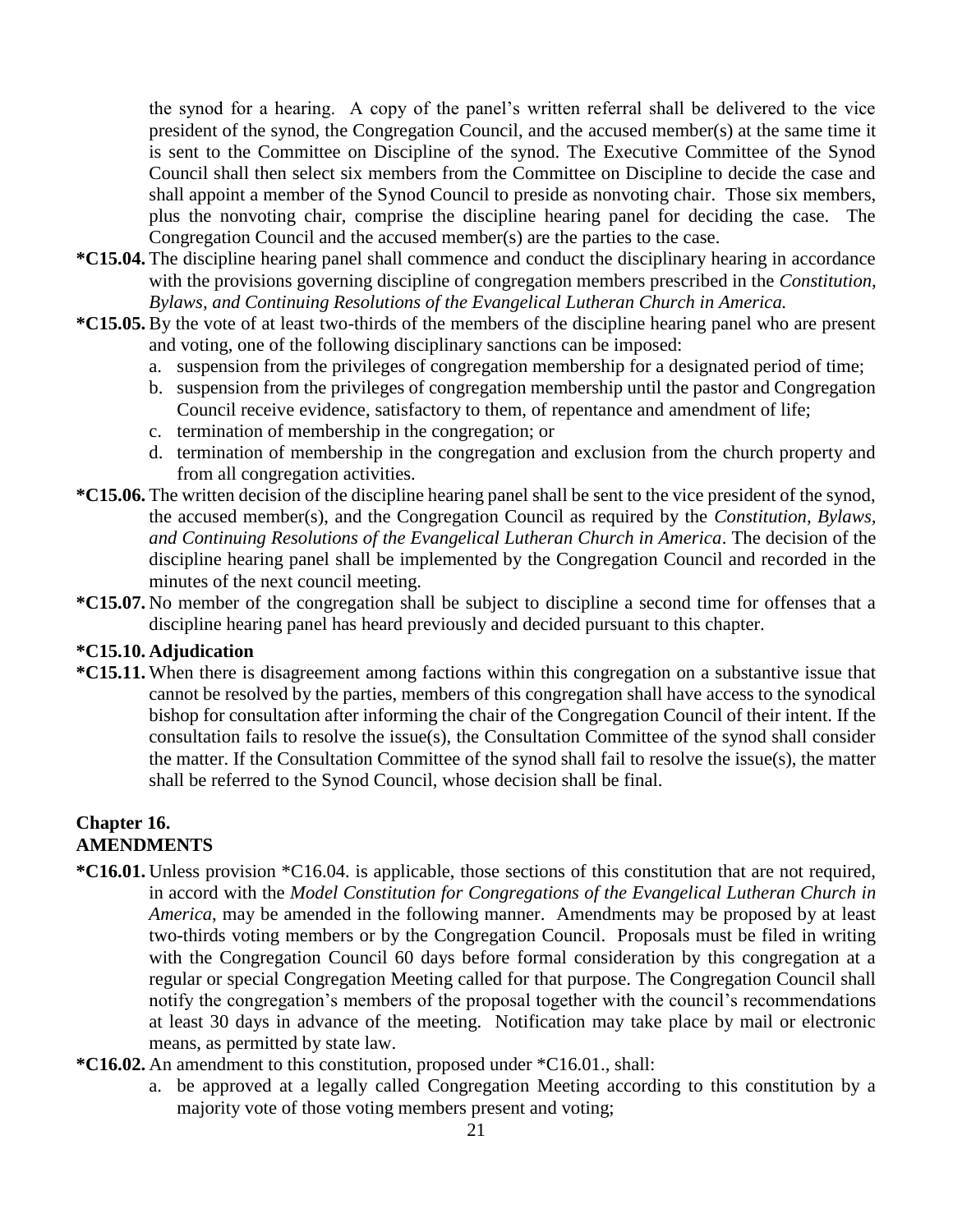- b. be ratified without change at the next annual meeting by a two-thirds vote of those voting members present and voting; and
- c. have the effective date included in the resolution<sup>2</sup> and noted in the constitution.
- **\*C16.03.** Any amendments to this constitution that result from the processes provided in \*C16.01. and \*C16.02. shall be sent by the secretary of this congregation to the synod. The synod shall notify the congregation of its decision to approve or disapprove the proposed changes; the changes shall go into effect upon notification that the synod has approved them.
- **\*C16.04.** This constitution may be amended to bring any section into conformity with a section or sections, either required or not required, of the *Model Constitution for Congregations of the Evangelical Lutheran Church in America* as most recently amended by the Churchwide Assembly. Such amendments may be approved by a majority vote of those voting members present and voting at any legally called meeting of the congregation without presentation at a prior meeting of the congregation, provided that the Congregation Council has submitted by mail or electronic means, as permitted by state law, notice to the congregation of such an amendment or amendments, together with the council's recommendations, at least 30 days prior to the meeting. Upon the request of at least two (2) voting members of the congregation, the Congregation Council shall submit such notice. Following the adoption of an amendment, the secretary of the congregation shall submit a copy thereof to the synod. Such provisions shall become effective immediately following a vote of approval.

#### **Chapter 17. BYLAWS**

- **\*C17.01.** This congregation may adopt bylaws. No bylaw may conflict with this constitution.
- **\*C17.02.** Bylaws may be adopted or amended at any legally called meeting of this congregation with a quorum present by a two-thirds vote of those voting members present and voting.
- **\*C17.03.** Changes to the bylaws may be proposed by any voting member, provided that such additions or amendments be submitted in writing to the Congregation Council at least 60 days before a regular or special Congregation Meeting called for that purpose. The Congregation Council shall notify the congregation's members of the proposal with the council's recommendations at least 30 days in advance of the Congregation Meeting. Notification may take place by mail or electronic means, as permitted by state law.
- **\*C17.04.** Approved changes to the bylaws shall be sent by the secretary of this congregation to the synod.

#### **Chapter 18. CONTINUING RESOLUTIONS**

- **\*C18.01.** The congregation in a legally called meeting or the Congregation Council may enact continuing resolutions. Such continuing resolutions may not conflict with the constitution or bylaws of this congregation.
- **\*C18.02.** Continuing resolutions shall be enacted or amended by a majority vote of a meeting of the congregation or a two-thirds vote of all voting members of the Congregation Council.

#### **Chapter 19. INDEMNIFICATION**

 $\overline{a}$ 

<sup>2</sup> *Such an effective date must be stated in relation to the requirements of \*C16.03. to allow time for synodical review of the amendment.*